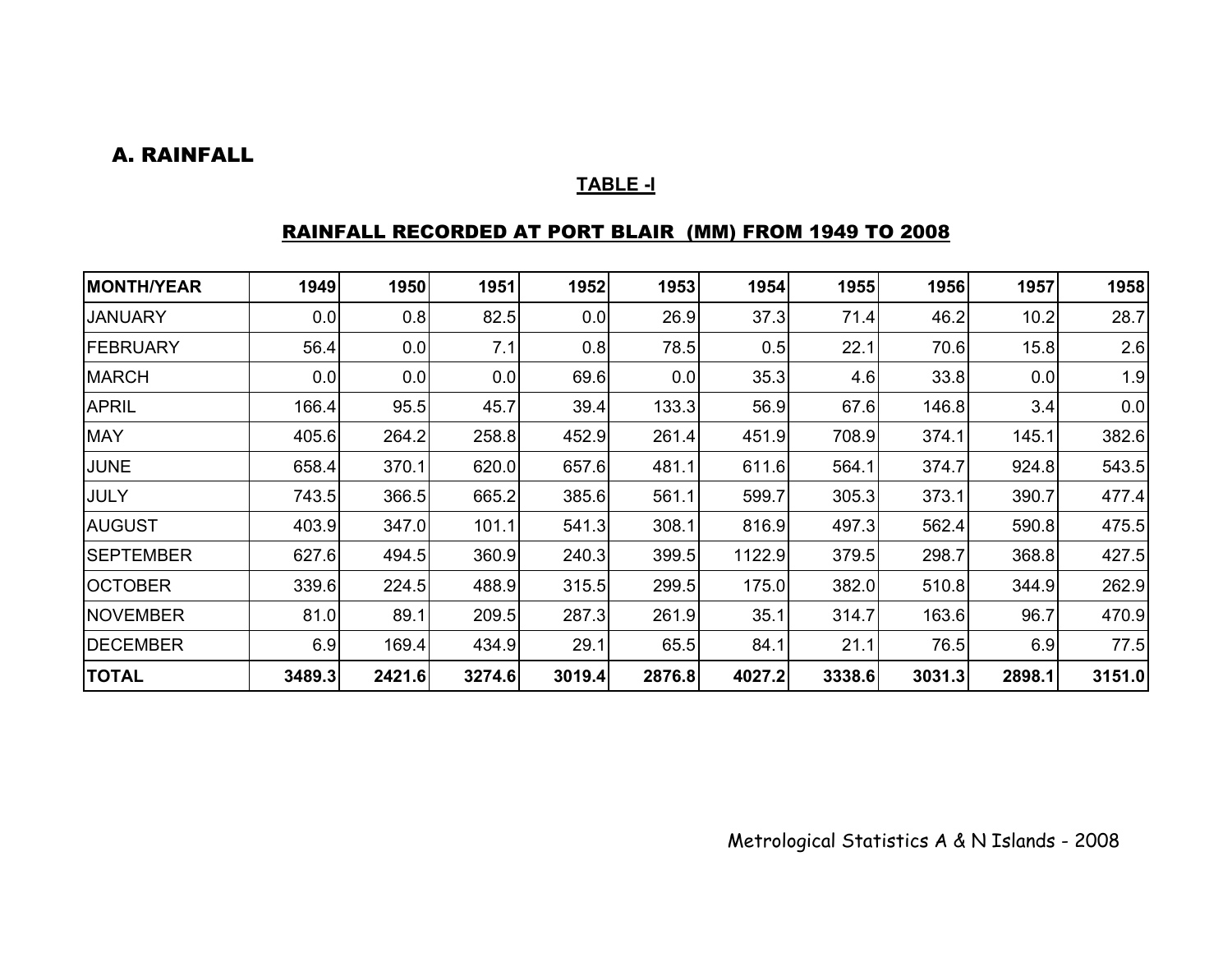| <b>MONTH/YEAR</b> | 1959   | 1960   | 1961   | 1962   | 1963   | 1964   | 1965   | 1966   | 1967   | 1968   |
|-------------------|--------|--------|--------|--------|--------|--------|--------|--------|--------|--------|
| <b>JANUARY</b>    | 0.4    | 95.5   | 62.8   | 177.7  | 70.9   | 16.2   | 10.2   | 70.0   | 146.5  | 8.6    |
| FEBRUARY          | 0.0    | 23.1   | 180.1  | 13.6   | 8.2    | 2.7    | 25.9   | 0.0    | 13.9   | 1.4    |
| <b>MARCH</b>      | 18.5   | 0.0    | 39.2   | 0.0    | 12.7   | 0.0    | 21.4   | 1.6    | 3.9    | 0.2    |
| <b>APRIL</b>      | 110.6  | 37.8   | 109.0  | 36.6   | 122.4  | 3.1    | 54.1   | 42.0   | 31.8   | 69.1   |
| <b>MAY</b>        | 260.0  | 667.3  | 1060.6 | 305.5  | 234.0  | 587.9  | 322.6  | 462.6  | 619.9  | 233.4  |
| <b>JUNE</b>       | 636.8  | 545.8  | 412.3  | 423.5  | 430.6  | 592.3  | 409.9  | 124.7  | 372.3  | 477.8  |
| JULY              | 929.9  | 286.0  | 357.4  | 449.6  | 326.8  | 354.3  | 421.4  | 527.0  | 633.4  | 551.0  |
| <b>AUGUST</b>     | 310.3  | 290.1  | 721.6  | 465.7  | 682.6  | 468.8  | 430.0  | 311.6  | 722.5  | 263.7  |
| <b>SEPTEMBER</b>  | 605.9  | 485.4  | 705.1  | 521.7  | 609.1  | 662.4  | 577.8  | 556.3  | 326.0  | 493.9  |
| <b>OCTOBER</b>    | 397.2  | 423.2  | 320.1  | 228.9  | 367.1  | 217.9  | 313.1  | 174.1  | 534.6  | 228.7  |
| <b>NOVEMBER</b>   | 220.4  | 132.2  | 310.9  | 145.1  | 95.0   | 394.3  | 121.4  | 378.3  | 123.9  | 181.5  |
| <b>IDECEMBER</b>  | 95.7   | 93.5   | 83.3   | 493.1  | 269.8  | 23.9   | 507.9  | 279.5  | 74.6   | 110.7  |
| <b>TOTAL</b>      | 3585.7 | 3079.9 | 4362.4 | 3260.4 | 3229.2 | 3323.8 | 3215.7 | 2927.7 | 3604.6 | 2620.0 |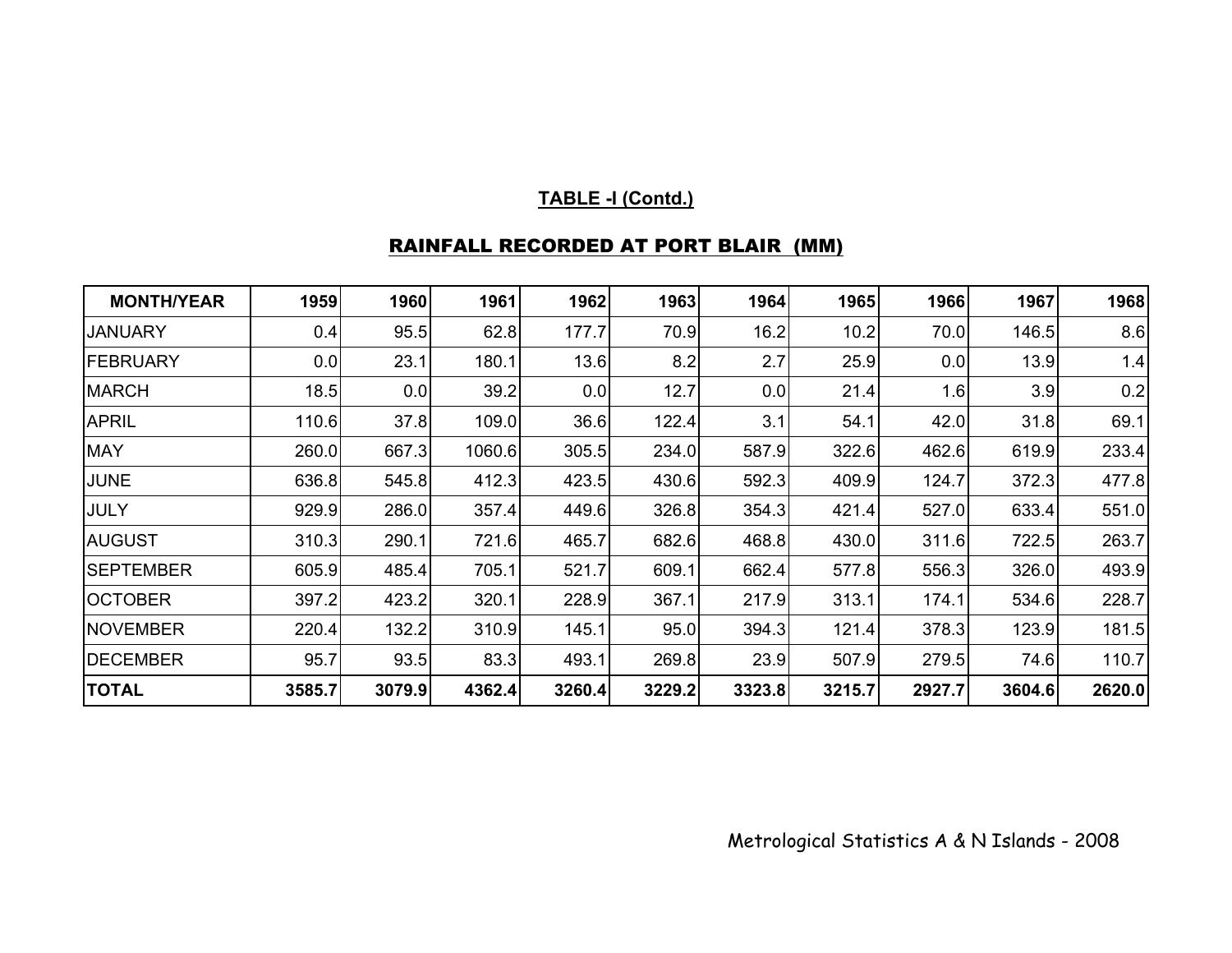| <b>MONTH/YEAR</b> | 1969   | 1970   | 1971   | 1972   | 1973   | 1974   | 1975   | 1976   | 1977   | 1978   |
|-------------------|--------|--------|--------|--------|--------|--------|--------|--------|--------|--------|
| <b>JANUARY</b>    | 75.0   | 31.5   | 0.2    | 12.0   | 6.6    | 8.2    | 243.5  | 0.1    | 63.3   | 124.9  |
| <b>FEBRUARY</b>   | 18.8   | 3.6    | 9.2    | 4.0    | 21.1   | 18.0   | 21.6   | 0.8    | 11.8   | 32.3   |
| <b>MARCH</b>      | 42.8   | 0.0    | 16.1   | 0.0    | 8.0    | 10.9   | 0.0    | 0.0    | 9.7    | 0.0    |
| <b>APRIL</b>      | 38.6   | 36.6   | 11.6   | 125.4  | 14.8   | 446.8  | 2.4    | 158.7  | 11.7   | 41.2   |
| <b>MAY</b>        | 374.2  | 452.6  | 241.8  | 627.9  | 436.2  | 280.4  | 289.6  | 588.0  | 311.1  | 440.5  |
| <b>JUNE</b>       | 494.5  | 464.5  | 413.5  | 691.4  | 483.1  | 354.8  | 669.2  | 691.4  | 300.7  | 335.5  |
| JULY              | 404.0  | 707.4  | 442.9  | 472.2  | 412.1  | 314.3  | 141.3  | 360.8  | 426.1  | 647.1  |
| <b>AUGUST</b>     | 383.0  | 326.6  | 492.5  | 411.0  | 480.6  | 479.6  | 343.4  | 406.1  | 451.9  | 297.3  |
| <b>SEPTEMBER</b>  | 492.6  | 628.7  | 635.2  | 420.3  | 374.9  | 379.5  | 305.5  | 349.4  | 343.8  | 333.4  |
| <b>OCTOBER</b>    | 106.5  | 399.6  | 476.8  | 280.5  | 198.7  | 469.1  | 352.0  | 165.7  | 308.8  | 305.4  |
| <b>NOVEMBER</b>   | 222.0  | 457.1  | 148.8  | 599.0  | 284.3  | 302.6  | 277.0  | 235.5  | 90.9   | 99.6   |
| <b>DECEMBER</b>   | 38.5   | 154.8  | 5.9    | 103.8  | 191.6  | 24.3   | 119.2  | 539.2  | 2.0    | 6.1    |
| <b>TOTAL</b>      | 2690.5 | 3663.0 | 2894.5 | 3747.5 | 2912.0 | 3088.5 | 2764.7 | 3495.7 | 2331.8 | 2663.3 |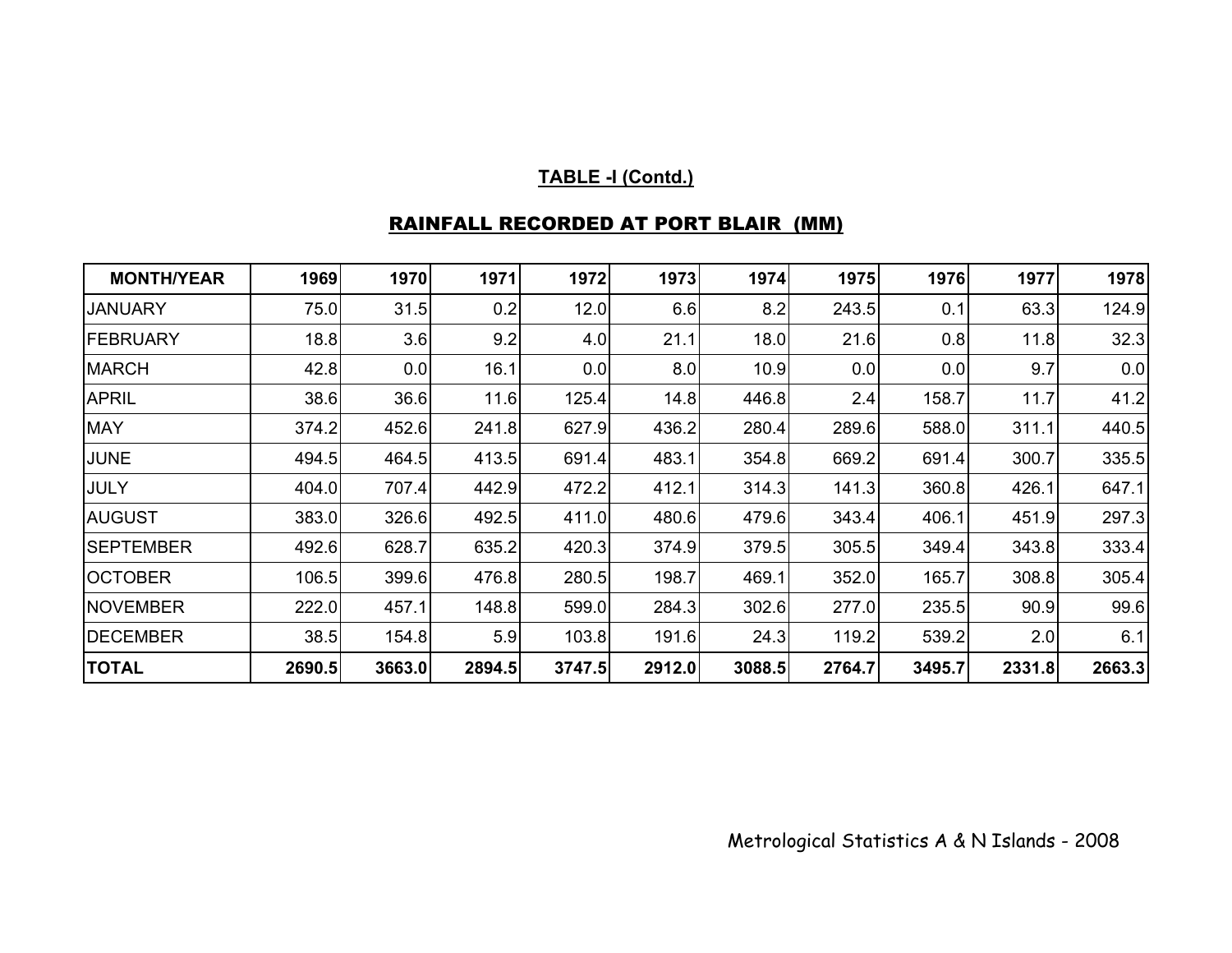| <b>MONTH/YEAR</b> | 1979   | 1980   | 1981   | 1982   | 1983   | 1984   | 1985   | 1986   | 1987   | 1988   |
|-------------------|--------|--------|--------|--------|--------|--------|--------|--------|--------|--------|
| <b>JANUARY</b>    | 8.0    | 0.0    | 19.7   | 6.4    | 8.4    | 48.3   | 6.6    | 0.0    | 54.8   | 0.4    |
| <b>FEBRUARY</b>   | 0.0    | 0.0    | 7.4    | 0.1    | 0.0    | 234.9  | 6.6    | 0.0    | 23.2   | 24.7   |
| <b>MARCH</b>      | 10.8   | 0.0    | 0.0    | 0.0    | 0.0    | 16.1   | 13.2   | 0.3    | 17.1   | 29.5   |
| <b>APRIL</b>      | 74.8   | 8.2    | 41.2   | 61.4   | 0.0    | 121.6  | 27.6   | 0.4    | 7.7    | 87.9   |
| <b>MAY</b>        | 153.6  | 798.3  | 302.9  | 269.2  | 217.7  | 232.7  | 318.2  | 299.1  | 155.3  | 275.3  |
| JUNE              | 266.0  | 586.8  | 571.4  | 439.1  | 389.1  | 618.5  | 545.3  | 356.7  | 363.7  | 263.8  |
| JULY              | 404.0  | 529.0  | 252.9  | 439.2  | 610.6  | 632.4  | 311.5  | 318.1  | 27.1   | 602.8  |
| <b>AUGUST</b>     | 106.5  | 531.6  | 611.4  | 336.0  | 662.1  | 150.9  | 459.9  | 563.3  | 666.2  | 422.9  |
| <b>SEPTEMBER</b>  | 336.2  | 343.4  | 507.2  | 490.4  | 334.6  | 346.2  | 412.6  | 337.2  | 447.8  | 748.5  |
| <b>OCTOBER</b>    | 149.5  | 150.5  | 314.5  | 103.2  | 423.8  | 318.3  | 399.3  | 153.3  | 311.4  | 304.4  |
| <b>NOVEMBER</b>   | 30.3   | 99.1   | 308.7  | 277.7  | 243.9  | 195.0  | 252.7  | 130.7  | 303.0  | 561.6  |
| <b>DECEMBER</b>   | 1.7    | 709.7  | 266.7  | 22.9   | 84.8   | 506.2  | 74.7   | 38.7   | 258.1  | 43.1   |
| <b>TOTAL</b>      | 1541.4 | 3756.6 | 3204.0 | 2445.6 | 2975.0 | 3421.1 | 2828.2 | 2197.8 | 2635.4 | 3364.9 |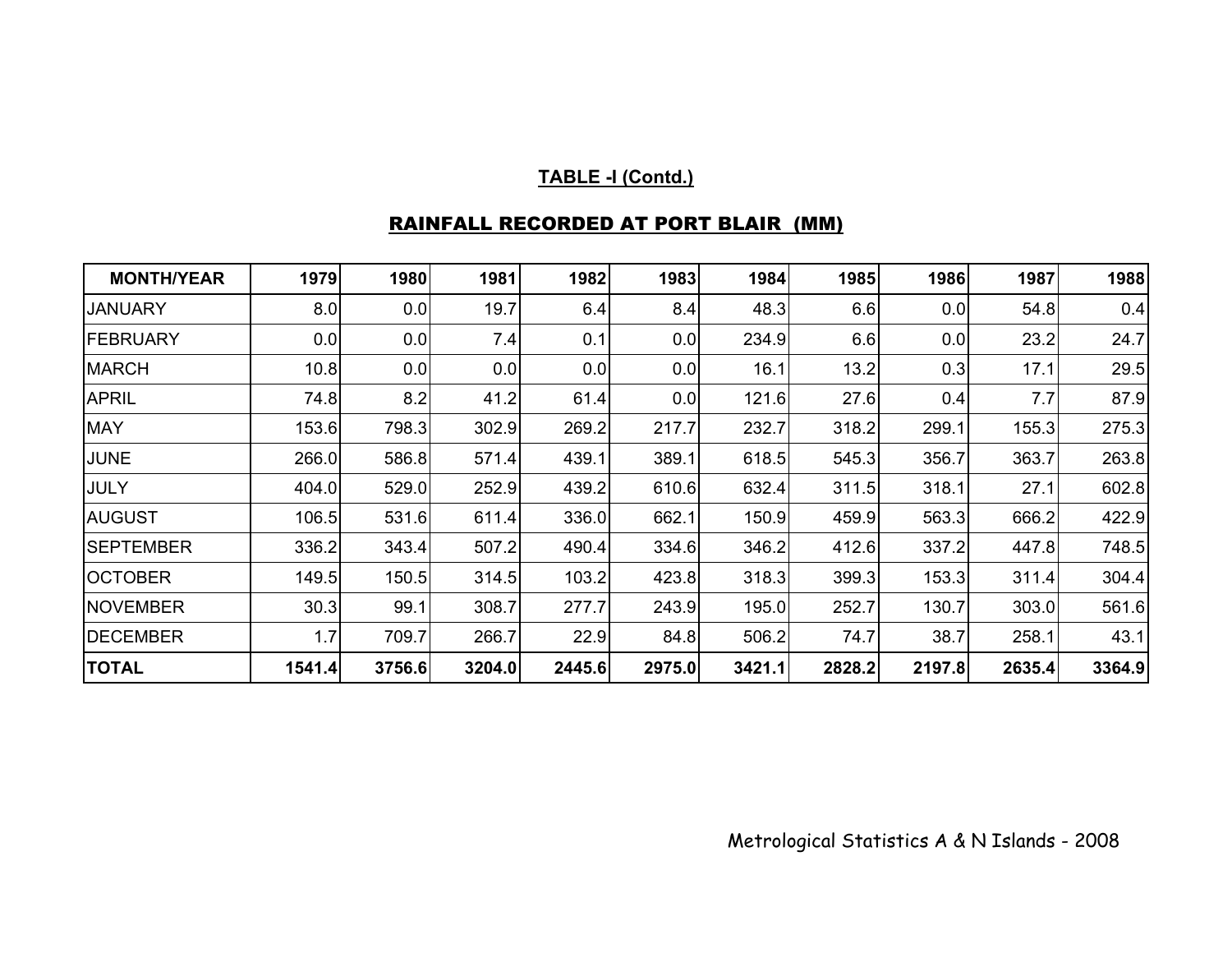| <b>MONTH/YEAR</b> | 1989   | 1990   | 1991   | 1992   | 1993   | 1994             | 1995   | 1996   | 1997   | 1998   |
|-------------------|--------|--------|--------|--------|--------|------------------|--------|--------|--------|--------|
| <b>JANUARY</b>    | 80.1   | 0.0    | 0.0    | 144.2  | 0.0    | 1.1 <sub>1</sub> | 3.2    | 93.7   | 4.6    | 0.9    |
| <b>FEBRUARY</b>   | 0.0    | 0.0    | 0.0    | 0.0    | 0.0    | 2.9              | 0.9    | 4.8    | 0.0    | 0.0    |
| <b>MARCH</b>      | 35.4   | 28.4   | 24.5   | 0.0    | 30.0   | 98.1             | 12.3   | 0.5    | 0.6    | 0.0    |
| <b>APRIL</b>      | 2.2    | 93.8   | 156.0  | 0.0    | 0.8    | 151.7            | 6.9    | 113.9  | 19.0   | 0.0    |
| <b>MAY</b>        | 305.2  | 466.5  | 225.2  | 303.0  | 276.2  | 413.2            | 406.2  | 222.2  | 314.2  | 349.4  |
| <b>JUNE</b>       | 494.4  | 324.5  | 228.6  | 479.0  | 339.5  | 577.2            | 734.1  | 806.0  | 185.7  | 609.0  |
| <b>JULY</b>       | 438.1  | 292.3  | 496.6  | 601.7  | 568.6  | 655.9            | 482.7  | 209.3  | 918.5  | 365.2  |
| <b>AUGUST</b>     | 346.4  | 375.0  | 809.7  | 401.0  | 344.7  | 505.9            | 541.4  | 425.4  | 430.6  | 258.9  |
| <b>SEPTEMBER</b>  | 208.5  | 377.7  | 571.7  | 422.4  | 553.0  | 788.0            | 349.8  | 656.8  | 462.7  | 343.9  |
| <b>OCTOBER</b>    | 358.6  | 232.7  | 370.4  | 259.1  | 210.4  | 127.5            | 319.7  | 447.1  | 128.7  | 618.6  |
| <b>NOVEMBER</b>   | 272.1  | 348.6  | 171.8  | 177.9  | 192.2  | 174.9            | 495.5  | 314.6  | 292.8  | 227.8  |
| <b>DECEMBER</b>   | 0.7    | 54.2   | 42.4   | 5.3    | 27.5   | 16.0             | 5.7    | 178.8  | 38.4   | 37.8   |
| <b>TOTAL</b>      | 2541.7 | 2593.7 | 3096.9 | 2793.6 | 2542.9 | 3512.4           | 3358.4 | 3473.1 | 2795.8 | 2811.5 |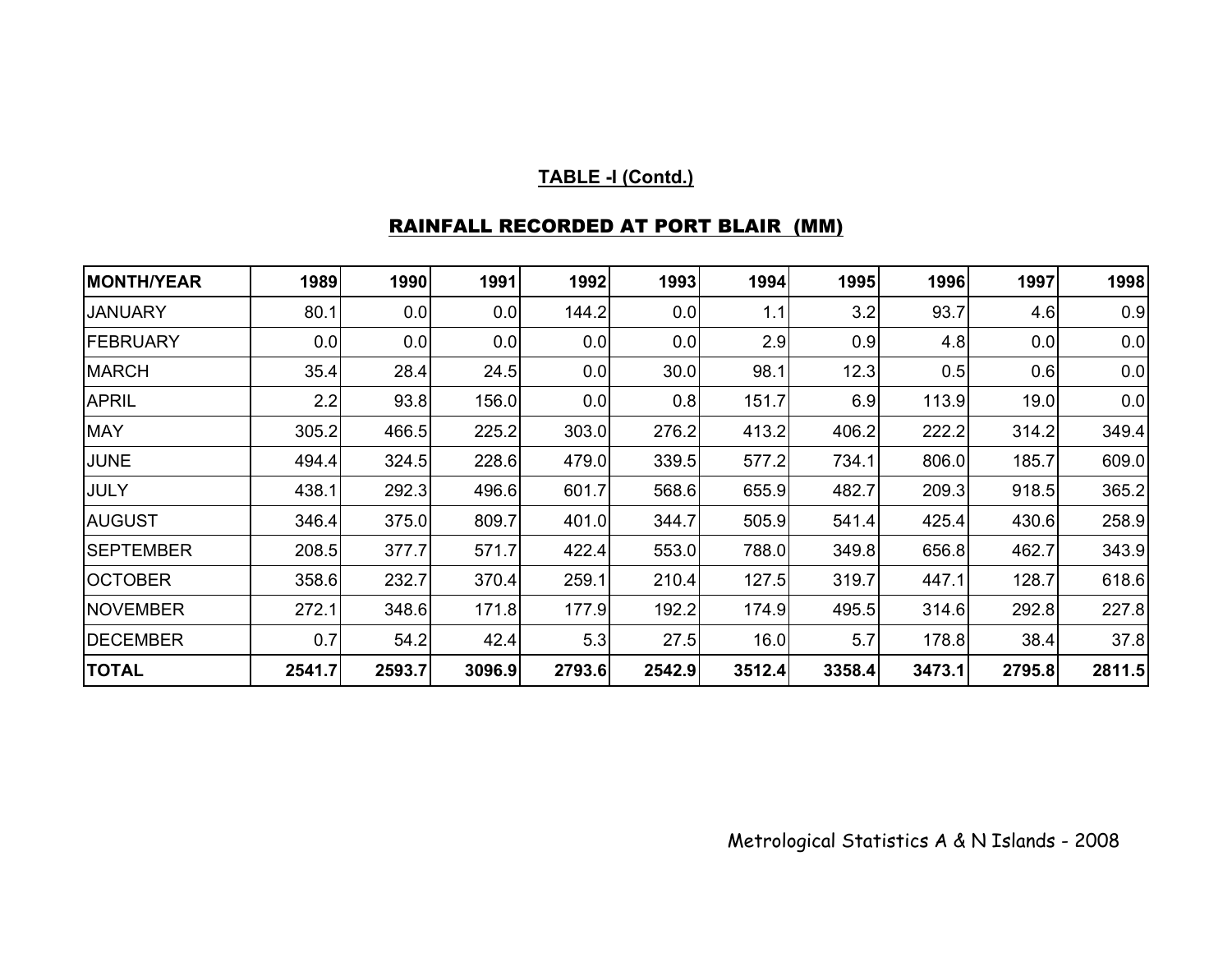| <b>MONTH/YEAR</b> | 1999   | 2000   | 2001   | 2002   | 2003   | 2004   | 2005   | 2006   | 2007   | 2008   |
|-------------------|--------|--------|--------|--------|--------|--------|--------|--------|--------|--------|
| <b>JANUARY</b>    | 105.7  | 32.5   | 122.3  | 0.7    | 21.7   | 104.2  | 0.0    | 3.6    | 0.0    | 10.5   |
| <b>FEBRUARY</b>   | 45.0   | 85.5   | 5.1    | 0.0    | 0.1    | 25.9   | 0.0    | 1.9    | 0.0    | 43.0   |
| <b>MARCH</b>      | 22.8   | 200.0  | 121.5  | 14.0   | 142.0  | 1.0    | 3.4    | 0.9    | 0.0    | 102.7  |
| <b>APRIL</b>      | 303.2  | 210.4  | 16.4   | 86.0   | 13.3   | 33.7   | 51.9   | 149.9  | 40.7   | 287.9  |
| <b>MAY</b>        | 305.3  | 468.3  | 942.3  | 436.1  | 316.2  | 662.8  | 312.4  | 403.8  | 274.2  | 976.0  |
| <b>JUNE</b>       | 319.4  | 383.7  | 226.6  | 354.8  | 225.2  | 601.3  | 912.2  | 486.2  | 402.9  | 374.4  |
| <b>JULY</b>       | 408.5  | 210.9  | 306.1  | 449.7  | 535.0  | 401.0  | 547.1  | 177.3  | 281.6  | 631.0  |
| <b>AUGUST</b>     | 409.3  | 572.5  | 454.2  | 294.2  | 352.6  | 362.9  | 463.7  | 314.1  | 489.1  | 521.5  |
| <b>SEPTEMBER</b>  | 316.9  | 258.3  | 431.6  | 421.8  | 420.2  | 431.0  | 622.9  | 791.7  | 473.2  | 479.8  |
| <b>OCTOBER</b>    | 427.8  | 300.6  | 290.4  | 94.7   | 290.0  | 270.3  | 207.5  | 561.4  | 320.9  | 282.1  |
| <b>NOVEMBER</b>   | 117.9  | 141.1  | 117.7  | 343.4  | 56.8   | 294.6  | 366.7  | 79.0   | 263.8  | 443.0  |
| <b>DECEMBER</b>   | 193.2  | 79.6   | 79.2   | 122.0  | 69.9   | 00.0   | 286.0  | 34.4   | 9.6    | 0.7    |
| <b>TOTAL</b>      | 2975.0 | 2943.4 | 3113.4 | 2617.4 | 2443.0 | 3188.7 | 3773.8 | 3004.2 | 2556.0 | 4152.6 |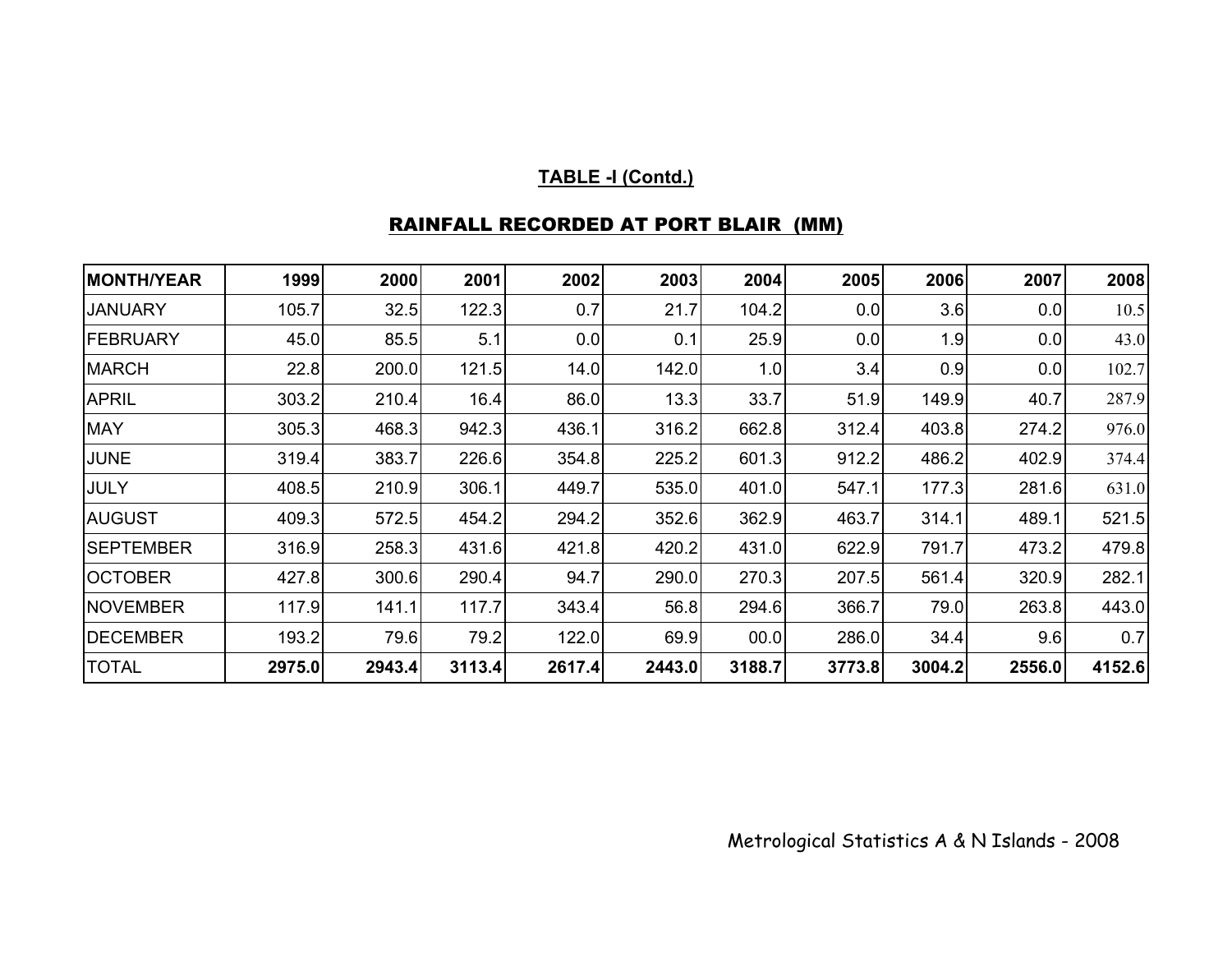#### **TABLE- II**

## YEAR-WISE /DISTRICT-WISE RAINFALL DATA OF VARIOUS STATIONS from 1967 to 2008

| ISTATION/YEAR           | 1967      | 1968      | 1969       | 1970           | 1971                    | 1972   | 1973   | 1974   | 1975   | 1976   | 1977   | 1978   |
|-------------------------|-----------|-----------|------------|----------------|-------------------------|--------|--------|--------|--------|--------|--------|--------|
|                         |           |           |            | <b>ANDAMAN</b> | <b>DISTRICT</b>         |        |        |        |        |        |        |        |
| <b>PORT BLAIR</b>       | 3604.6    | 2620.0    | 2689.5     | 3663.2         | 2894.5                  | 3747.5 | 2912.0 | 3088.5 | 2764.7 | 3495.7 | 2331.8 | 2663.3 |
| <b>MAYABUNDER</b>       | 2387.6    | 3197.4    | 2863.2     | 3889.7         | 2882.5                  | 3873.2 | 3121.5 | 3084.2 | 3378.4 | 3031.6 | 2432.0 | 2685.7 |
| <b>LONG ISLAND</b>      | 3361.1    | 2917.0    | 2628.5     | 2870.6         | 2753.0                  | 3539.5 | 2567.4 | 2665.4 | 3240.6 | 3637.6 | 3026.2 | 3031.6 |
| <b>HUT BAY</b>          | <b>NA</b> | <b>NA</b> | <b>NAI</b> | 3449.0         | 3259.1                  | 3444.0 | 2872.2 | 3022.1 | 3552.1 | 3263.8 | 2328.5 | 3024.6 |
| <b>AVERAGE RAINFALL</b> | 3117.8    | 2911.5    | 2727.1     | 3468.1         | 2947.2                  | 3651.1 | 2868.3 | 2965.1 | 3234.0 | 3357.2 | 2529.6 | 2851.3 |
|                         |           |           |            |                | <b>NICOBAR DISTRICT</b> |        |        |        |        |        |        |        |
| <b>CAR NICOBAR</b>      | 2689.3    | 1942.6    | 2238.2     | 2610.7         | 2800.1                  | 1767.7 | 3331.8 | 2827.5 | 4886.9 | 2966.9 | 2383.5 | 2295.5 |
| <b>NANCOWRIE</b>        | 3121.4    | 2769.4    | 2518.7     | 2807.0         | 2493.7                  | 2128.1 | 3110.6 | 2893.6 | 3489.8 | 2340.1 | 2161.4 | 1884.2 |
| KONDUL                  | 2690.2    | 2785.9    | 3346.2     | 3270.1         | 3708.0                  | 2357.0 | 2949.1 | 3146.0 | 3394.6 | 3430.3 | 2545.4 | 3153.5 |
| <b>AVERAGE RAINFALL</b> | 2833.6    | 2499.3    | 2701.0     | 2829.0         | 3000.6                  | 2084.3 | 3130.5 | 2955.7 | 3923.8 | 2912.4 | 2363.4 | 2444.4 |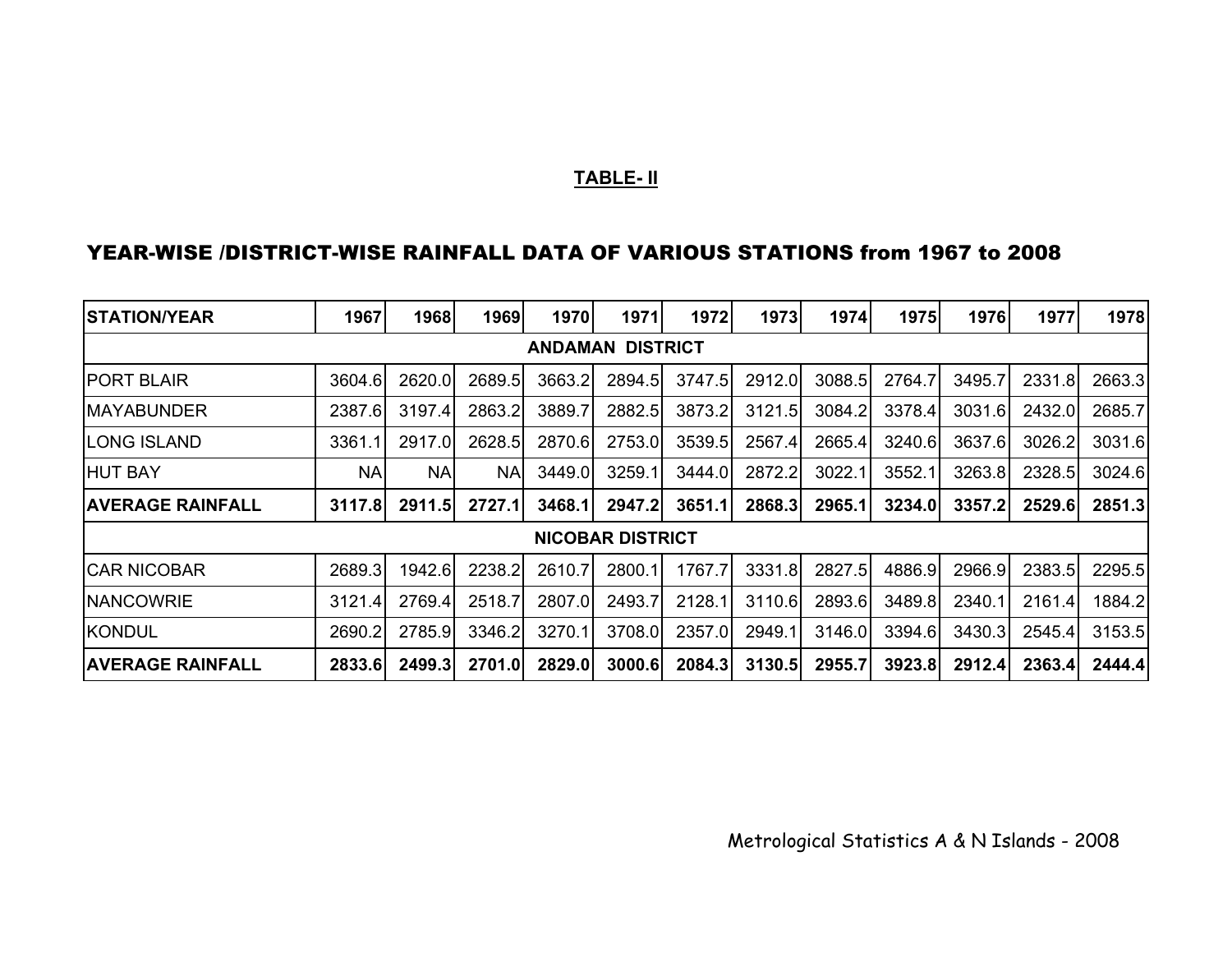# **TABLE- II (contd.)**

## YEAR-WISE /DISTRICT-WISE RAINFALL DATA OF VARIOUS STATIONS

| <b>STATION/YEAR</b>     | 1979   | 1980   | 1981   | 1982   | 1983                    | 1984   | 1985   | 1986   | 1987   | 1988   | 1989   | 1990   |
|-------------------------|--------|--------|--------|--------|-------------------------|--------|--------|--------|--------|--------|--------|--------|
|                         |        |        |        |        | <b>ANDAMAN DISTRICT</b> |        |        |        |        |        |        |        |
| <b>PORT BLAIR</b>       | 1541.4 | 3756.6 | 3204.0 | 2445.6 | 2975.0                  | 3421.1 | 2828.2 | 2197.9 | 2635.4 | 3364.9 | 2541.7 | 2593.7 |
| <b>MAYABUNDER</b>       | 2051.4 | 3627.6 | 3174.7 | 2533.0 | 2693.7                  | 2524.0 | 3091.4 | 2248.9 | 2811.5 | 2439.5 | 1651.1 | 1522.3 |
| <b>LONG ISLAND</b>      | 1508.0 | 3298.7 | 3166.4 | 2730.6 | 2929.1                  | 2405.0 | 2974.3 | 2420.1 | 2334.4 | 3409.4 | 2543.5 | 2379.5 |
| <b>HUT BAY</b>          | 1996.5 | 3284.6 | 2770.2 | 2772.8 | 3185.6                  | 1002.4 | 2451.7 | 1840.3 | 1597.7 | 2543.6 | 2827.0 | 2399.6 |
| <b>AVERAGE RAINFALL</b> | 1774.3 | 3491.9 | 3078.8 | 2620.5 | 2945.9                  | 2338.1 | 2836.4 | 2176.8 | 2344.8 | 2939.4 | 2390.8 | 2223.7 |
|                         |        |        |        |        | <b>NICOBAR DISTRICT</b> |        |        |        |        |        |        |        |
| <b>CAR NICOBAR</b>      | 2083.9 | 2834.6 | 2069.2 | 1367.2 | 2749.2                  | 2191.8 | 1867.5 | 1985.3 | 2825.3 | 4779.8 | 3535.5 | 2996.7 |
| <b>NANCOWRIE</b>        | 1541.4 | 2734.4 | 1877.9 | 1036.8 | 2477.7                  | 2967.2 | 2294.7 | 1886.7 | 2600.3 | 2701.0 | 2308.1 | 1976.5 |
| KONDUL                  | 2929.5 | 3411.0 | 3189.8 | 1603.3 | 1676.8                  | 2934.6 | 2018.9 | 2660.6 | 1139.7 | 1158.5 | 2047.2 | 1987.4 |
| <b>AVERAGE RAINFALL</b> | 2184.9 | 2993.3 | 2379.0 | 1335.8 | 2301.2                  | 2697.9 | 2060.4 | 2177.5 | 2188.4 | 2879.8 | 2630.3 | 2320.2 |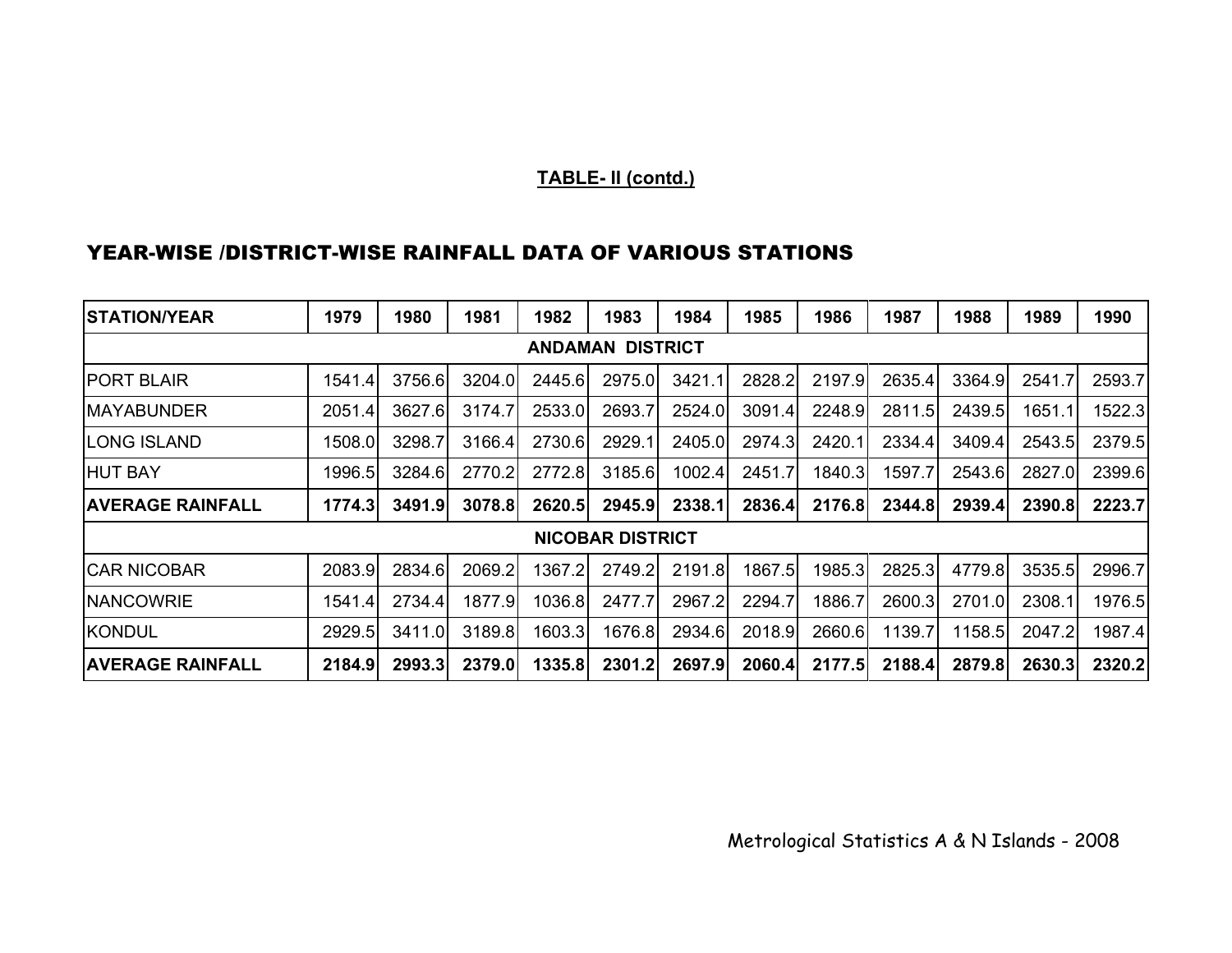# **TABLE- II (contd.)**

## YEAR-WISE /DISTRICT WISE RAINFALL DATA OF VARIOUS STATIONS

| <b>STATION/YEAR</b>     | 1991    | 1992 | 1993 | 1994                              | 1995 | 1996    | 1997 | 1998                                                                                             | 1999      | 2000 | 2001 | 2002 | 2003 | 2004                                                                                                                                          | 2005 | 2006          |
|-------------------------|---------|------|------|-----------------------------------|------|---------|------|--------------------------------------------------------------------------------------------------|-----------|------|------|------|------|-----------------------------------------------------------------------------------------------------------------------------------------------|------|---------------|
| ANDAMAN DISTRICT        |         |      |      |                                   |      |         |      |                                                                                                  |           |      |      |      |      |                                                                                                                                               |      |               |
| <b>PORTBLAIR</b>        |         |      |      |                                   |      |         |      |                                                                                                  |           |      |      |      |      | 3096.9 2793.6 2542.9 3512.4 3358.4 3473.1 2795.8 2811.5 2975.0 2943.4 3113.4 2617.4 2443.0 3188.7 3773.8 3004.2                               |      |               |
| MAYABUNDER              | 1647.4  |      |      |                                   |      |         |      | 1679.6   2050.7   3387.5   3567.8   3384.2   2580.1   2671.5   3173.1   2549.8   3169.8   3571.1 |           |      |      |      |      | 2658.2  2836.2   2959.1   2842.6                                                                                                              |      |               |
| <b>LONG ISLAND</b>      | 2754.7  |      |      | 1802.8   2089.1   2776.2   3308.1 |      | 12378.1 |      | 3153.1 3368.2                                                                                    | <b>NA</b> | NA.  | NA   | NA   | NА   | 1583.3                                                                                                                                        |      | 1540.1 1418.1 |
| <b>HUT BAY</b>          |         |      |      |                                   |      |         |      |                                                                                                  |           |      |      |      |      | 2438.7   2209.4   2356.5   3716.3   3254.2   3784.3   2450.0   2734.2   3196.6   2649.1   2504.5   1575.5   2642.4   2446.3   2952.4   2807.3 |      |               |
| <b>AVERAGE RAINFALL</b> |         |      |      |                                   |      |         |      |                                                                                                  |           |      |      |      |      | 2484.4 2121.2 2259.8 3348.1 3372.1 3254.9 2744.8 2896.4 3114.9 2714.1 2929.2 2588.0 2581.2 2513.6 2806.4 2518.0                               |      |               |
| <b>NICOBAR DISTRICT</b> |         |      |      |                                   |      |         |      |                                                                                                  |           |      |      |      |      |                                                                                                                                               |      |               |
| CAR NICOBAR             | 4033.1  |      |      |                                   |      |         |      |                                                                                                  |           |      |      |      |      | 3025.8   1978.6   2495.4   2625.9   3057.5   2021.4   2147.7   2576.5   2497.6   2278.0   1661.1   2471.7   1772.2   2460.4   2543.3          |      |               |
| <b>NANCOWRIE</b>        | 2007.11 |      |      |                                   |      |         |      |                                                                                                  |           |      |      |      |      | 1913.2 2621.5 2613.0 2444.2 3141.0 1803.3 2689.2 1813.1 2116.8 2973.7 2240.8 2101.7 2422.2 2620.5 2851.8                                      |      |               |
| KONDUL                  | 2120.11 |      |      |                                   |      |         |      |                                                                                                  |           |      |      |      |      | 2606.7 3094.9 2807.2 2556.8 3227.0 1973.5 2840.9 2428.6 1817.3 2882.7 2056.4 2548.7 2599.0                                                    | NA.  | <b>NA</b>     |
| <b>AVERAGE RAINFALL</b> |         |      |      |                                   |      |         |      |                                                                                                  |           |      |      |      |      | 2720.1 2515.2 2565.0 2638.5 2542.3 3141.8 1932.7 2559.3 2272.7 2143.9 2711.5 1986.1 2374.0 2264.5 2540.5 2697.6                               |      |               |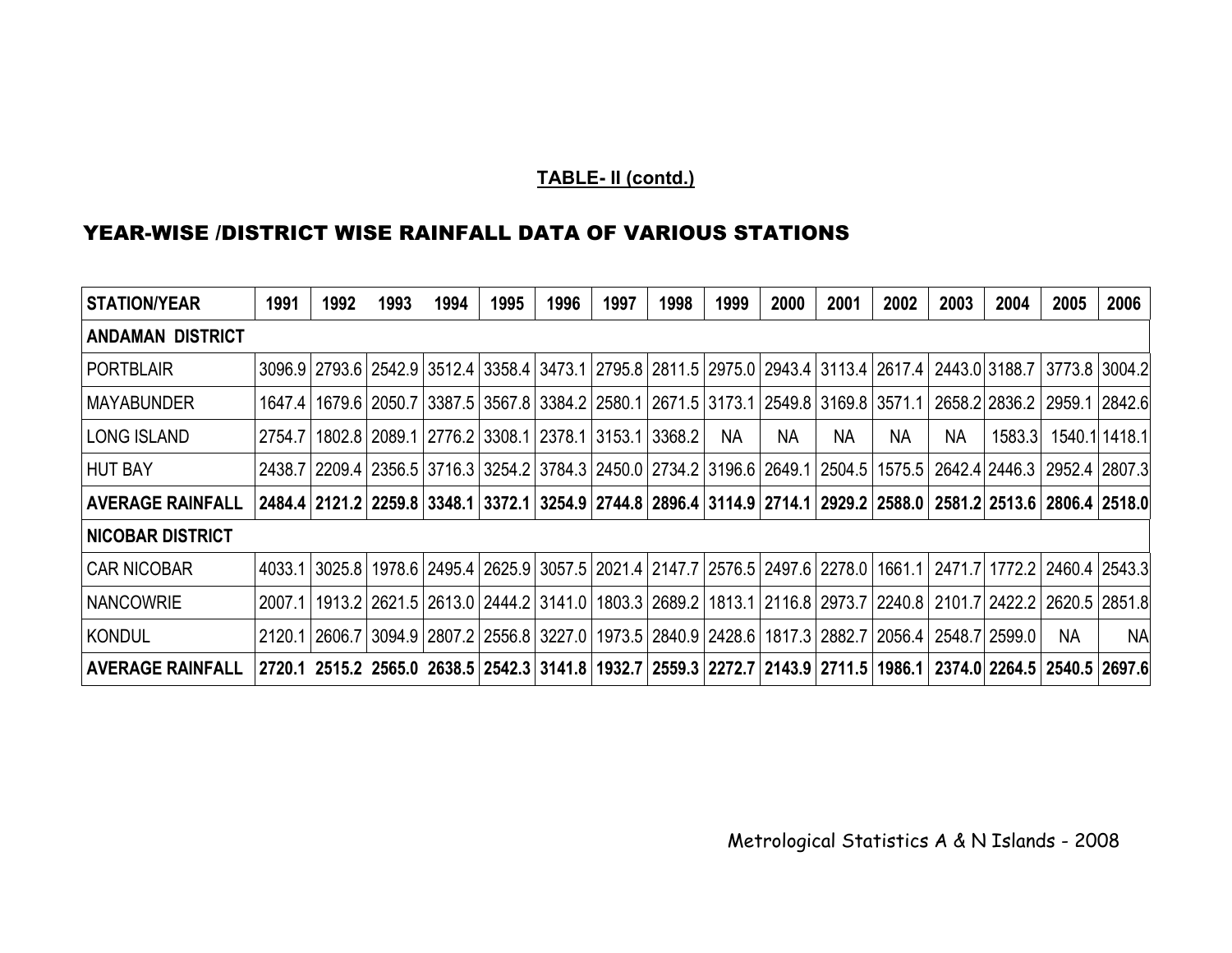# **TABLE- II (contd.)**

#### YEAR-WISE DISTRICT WISE RAINFALL DATA OF VARIOUS STATIONS

| <b>YEAR</b><br><b>STATION</b> | 2007                                       | 2008   |
|-------------------------------|--------------------------------------------|--------|
|                               | <b>NORTH &amp; MIDDLE ANDAMAN DISTRICT</b> |        |
|                               |                                            |        |
| <b>MAYABUNDER</b>             | 3021.7                                     | 4139.4 |
| <b>LONG ISLAND</b>            | 2677.9                                     | 3439.1 |
| <b>AVERAGE RAINFALL</b>       | 2849.8                                     | 3789.3 |
|                               | SOUTH ANDAMAN DISTRICT                     |        |
| <b>PORT BLAIR</b>             | 2556.0                                     | 4152.6 |
| <b>HUT BAY</b>                | 2862.5                                     | 2969.5 |
| <b>AVERAGE RAINFALL</b>       | 2709.2                                     | 3561.1 |
|                               | <b>NICOBAR DISTRICT</b>                    |        |
| <b>CAR NICOBAR</b>            | 2760.8                                     | 2789.1 |
| <b>NANCOWRY</b>               | 2113.2                                     | 2039.0 |
| <b>AVERAGE RAINFALL</b>       | 2437.0                                     | 2414.1 |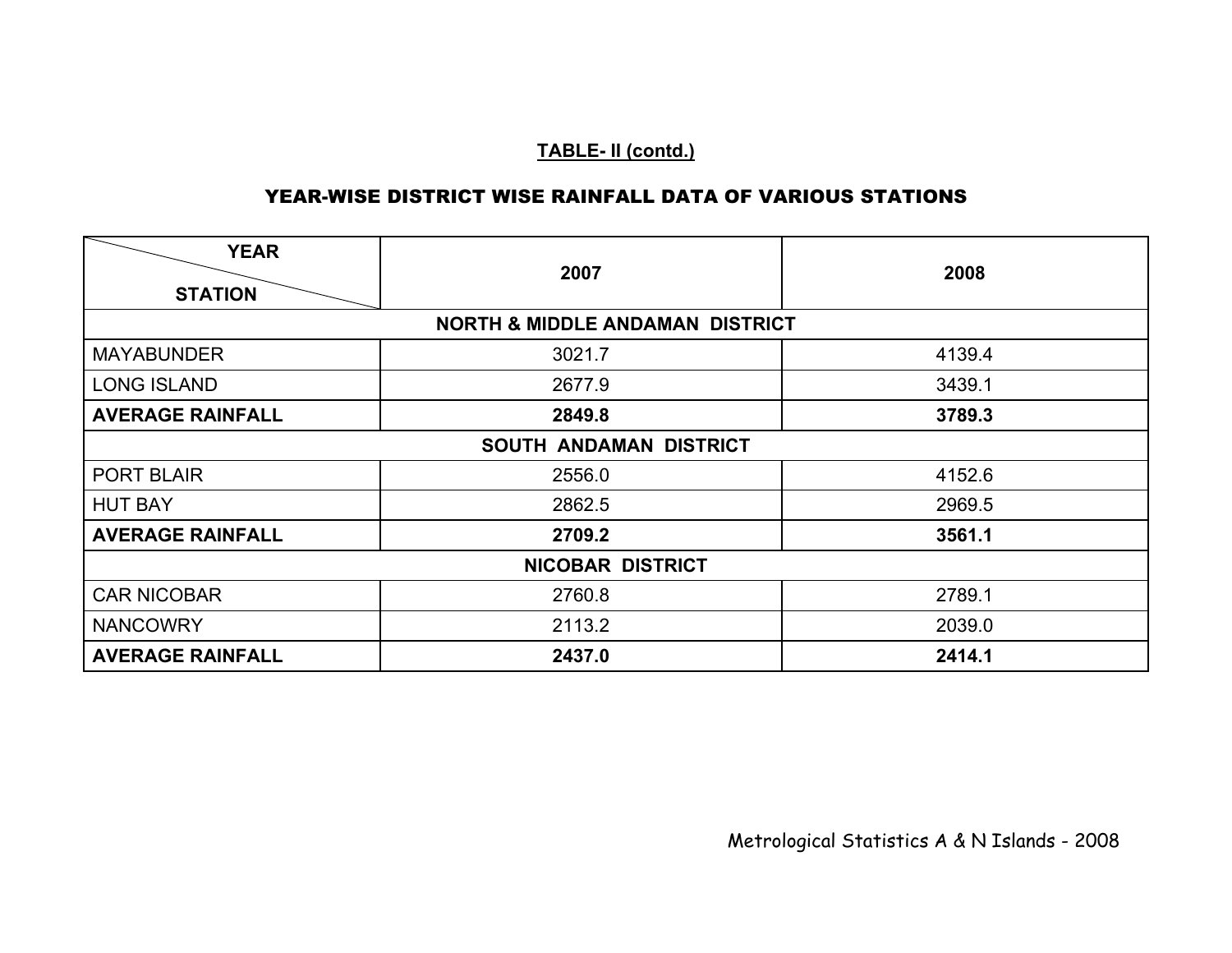#### **TABLE –III**

# RAIN FALL RECORDED AT MAYABUNDER (mm) FROM 2000 TO 2008

| <b>MONTH/YEAR</b> | 2000    | 2001    | 2002    | 2003    | 2004    | 2005   | 2006   | 2007   | 2008   |
|-------------------|---------|---------|---------|---------|---------|--------|--------|--------|--------|
| <b>JANUARY</b>    | 0.00    | 18.30   | 4.00    | 7.00    | 73.00   | 0.0    | 0.0    | 0.0    | 0.0    |
| FEBRUARY          | 12.40   | 0.00    | 0.00    | 0.00    | 0.00    | 0.0    | 0.0    | 0.0    | 187.4  |
| <b>MARCH</b>      | 93.00   | 118.00  | 0.00    | 6.10    | 3.00    | 0.0    | 21.0   | 0.0    | 71.0   |
| <b>APRIL</b>      | 109.00  | 24.00   | 57.00   | 0.00    | 28.00   | 50.0   | 167.0  | 133.0  | 132.0  |
| <b>MAY</b>        | 246.90  | 736.30  | 341.10  | 399.10  | 505.00  | 327.8  | 338.4  | 381.2  | 526.0  |
| <b>JUNE</b>       | 463.00  | 518.00  | 514.00  | 312.00  | 620.00  | 433.8  | 608.0  | 355.5  | 738.1  |
| <b>JULY</b>       | 282.00  | 401.80  | 456.00  | 612.00  | 406.00  | 469.0  | 262.0  | 764.2  | 720.3  |
| <b>AUGUST</b>     | 584.00  | 760.40  | 734.00  | 445.00  | 447.00  | 326.0  | 391.7  | 505.4  | 748.4  |
| <b>SEPTEMBER</b>  | 334.50  | 206.00  | 614.00  | 478.00  | 321.00  | 633.0  | 620.0  | 591.0  | 426.5  |
| <b>OCTOBER</b>    | 339.00  | 261.00  | 252.00  | 331.00  | 264.20  | 296.4  | 304.5  | 123.1  | 401.0  |
| <b>NOVEMBER</b>   | 86.00   | 107.00  | 465.00  | 22.00   | 169.00  | 277.1  | 44     | 168.3  | 188.7  |
| <b>DECEMBER</b>   | 0.00    | 19.00   | 134.00  | 46.00   | 0.00    | 146.0  | 86     | 0.00   | 0.00   |
| <b>TOTAL</b>      | 2549.80 | 3169.80 | 3571.10 | 2658.20 | 2836.20 | 2959.1 | 2842.6 | 3021.7 | 4139.4 |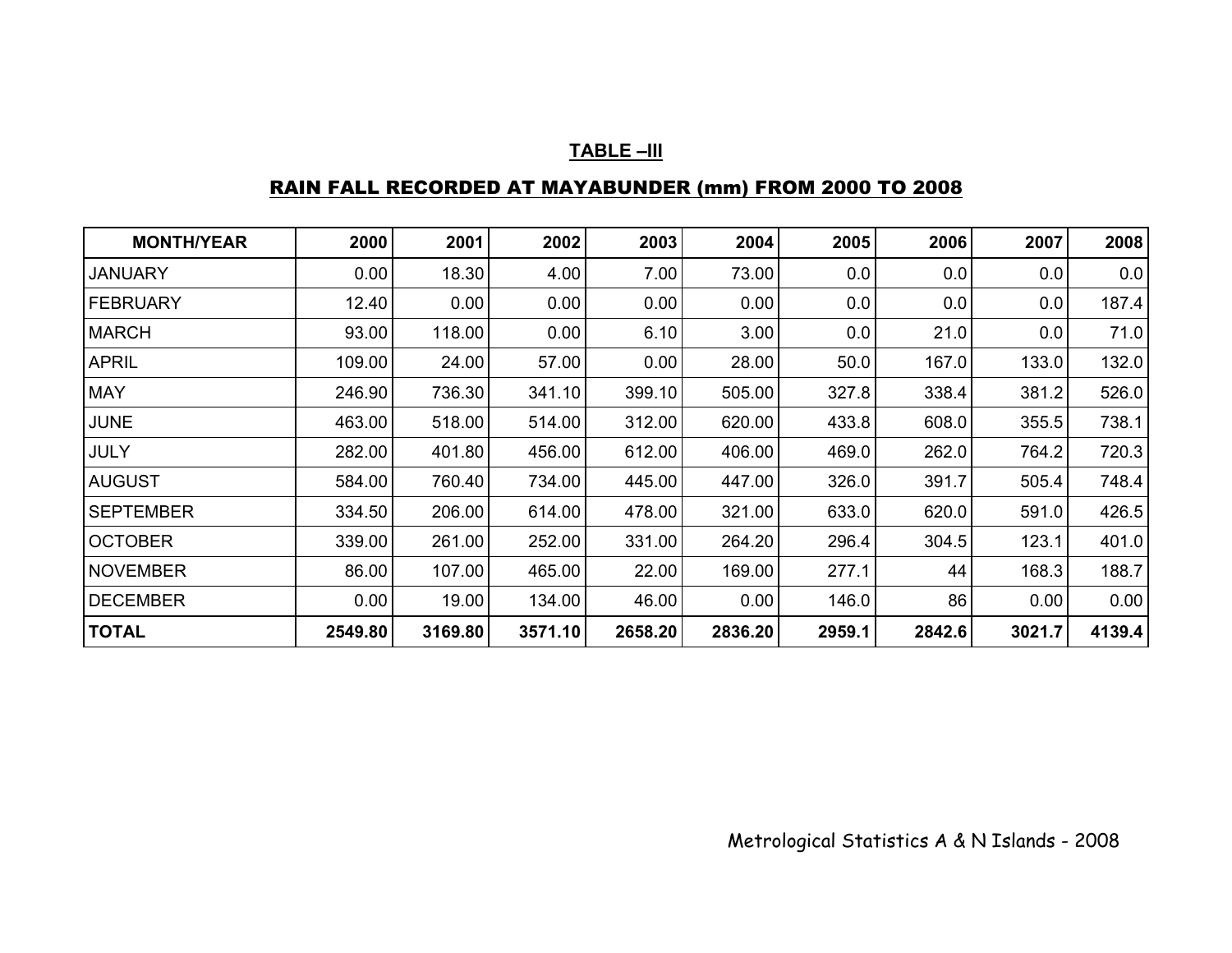#### *TABLE –IV*

# RAINFALL RECORDED AT LONG ISLAND (MM) FROM 2000 TO 2008

| <b>MONTH/YEAR</b> | 2000 | 2001 | 2002 | 2003 | 2004    | 2005   | 2006   | 2007   | 2008   |
|-------------------|------|------|------|------|---------|--------|--------|--------|--------|
| <b>JANUARY</b>    | 0.00 | 0.00 | 0.00 | 0.00 | 0.00    | 0.0    | 0.0    | 0.0    | 43.0   |
| FEBRUARY          | 0.00 | 0.00 | 0.00 | 0.00 | 0.00    | 0.0    | 0.0    | 0.0    | 76.0   |
| <b>MARCH</b>      | 0.00 | 0.00 | 0.00 | 0.00 | 0.00    | 0.0    | 0.0    | 0.0    | 72.0   |
| <b>APRIL</b>      | 0.00 | 0.00 | 0.00 | 0.00 | 0.00    | 11.0   | 105.0  | 4.5    | 189.0  |
| <b>MAY</b>        | 0.00 | 0.00 | 0.00 | 0.00 | 575.90  | 15.0   | 148.8  | 330.0  | 823.4  |
| <b>JUNE</b>       | 0.00 | 0.00 | 0.00 | 0.00 | 362.10  | 115.3  | 120.0  | 323.4  | 627.6  |
| JULY              | 0.00 | 0.00 | 0.00 | 0.00 | 195.30  | 205.0  | 205.8  | 569.0  | 621.2  |
| <b>AUGUST</b>     | 0.00 | 0.00 | 0.00 | 0.00 | 270.30  | 261.2  | 180.0  | 532.0  | 230.7  |
| <b>SEPTEMBER</b>  | 0.00 | 0.00 | 0.00 | 0.00 | 46.00   | 505.1  | 419.5  | 591.0  | 422.4  |
| <b>OCTOBER</b>    | 0.00 | 0.00 | 0.00 | 0.00 | 108.10  | 161.6  | 222.5  | 135.0  | 74.0   |
| <b>NOVEMBER</b>   | 0.00 | 0.00 | 0.00 | 0.00 | 25.60   | 161.9  | 2.0    | 191.0  | 246.8  |
| <b>DECEMBER</b>   | 0.00 | 0.00 | 0.00 | 0.00 | 0.00    | 104.0  | 14.5   | 2.0    | 13.0   |
| <b>TOTAL</b>      | 0.00 | 0.00 | 0.00 | 0.00 | 1583.30 | 1540.1 | 1418.1 | 2677.9 | 3439.1 |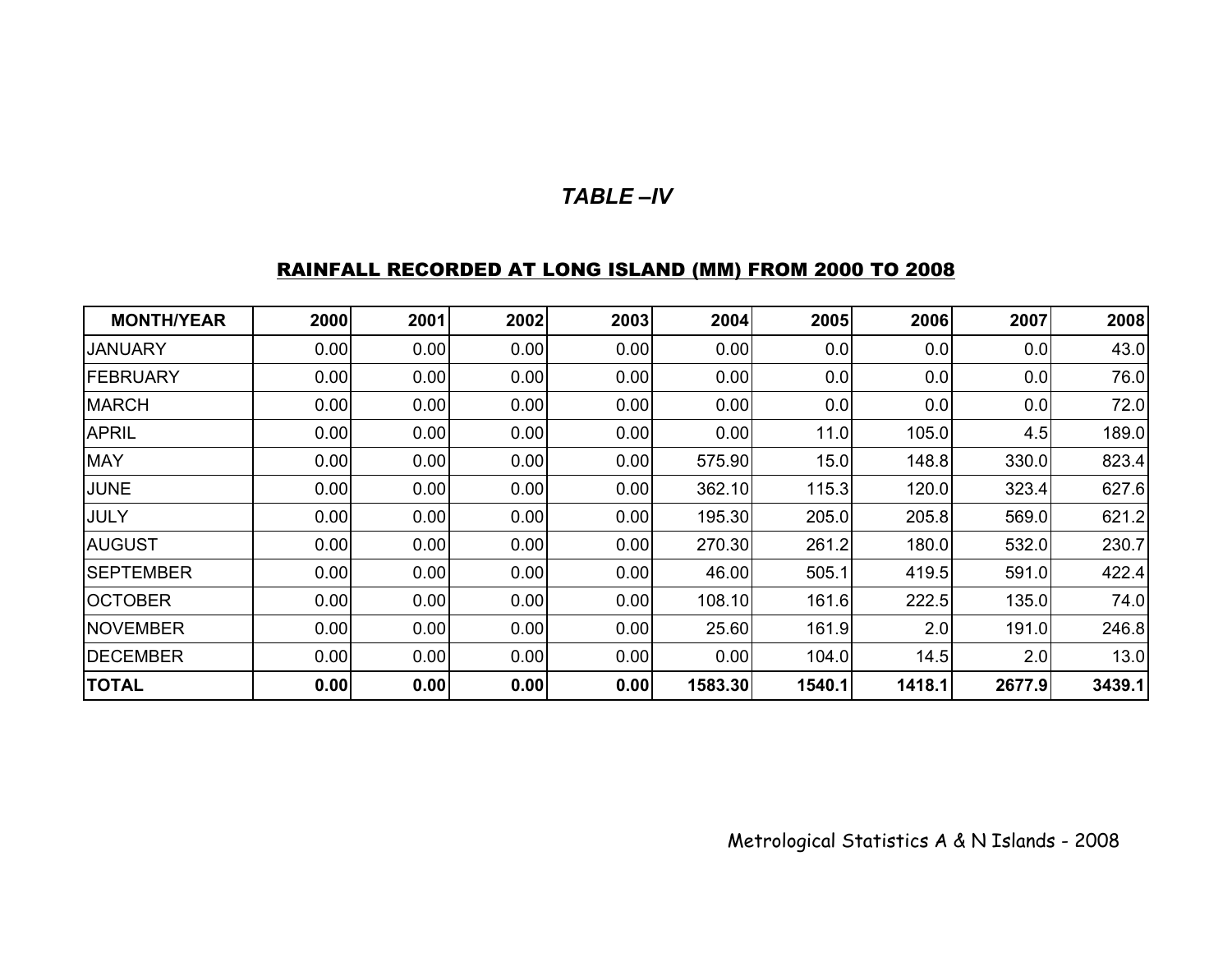#### *TABLE –V*

# RAINFALL RECORDED AT HUT BAY (MM) FROM 2000 TO 2008

| <b>MONTH/YEAR</b> | 2000   | 2001   | 2002   | 2003   | 2004   | 2005   | 2006   | 2007   | 2008   |
|-------------------|--------|--------|--------|--------|--------|--------|--------|--------|--------|
| <b>JANUARY</b>    | 8.00   | 122.40 | 0.00   | 0.00   | 0.00   | 10.6   | 23.8   | 0.0    | 2.0    |
| <b>FEBRUARY</b>   | 76.00  | 0.00   | 0.00   | 0.00   | 265.00 | 4.7    | 0.0    | 0.0    | 68.1   |
| <b>MARCH</b>      | 293.70 | 177.00 | 0.00   | 113.20 | 74.00  | 12.6   | 34.2   | 0.0    | 143.4  |
| <b>APRIL</b>      | 118.00 | 108.00 | 25.00  | 0.00   | 28.60  | 56.8   | 367.8  | 48.9   | 229.2  |
| <b>MAY</b>        | 417.20 | 596.00 | 404.60 | 376.80 | 519.20 | 234.1  | 517.4  | 343.9  | 274.0  |
| <b>JUNE</b>       | 311.00 | 413.10 | 224.00 | 229.10 | 225.70 | 371.5  | 329.0  | 489.6  | 272.3  |
| <b>JULY</b>       | 194.80 | 106.00 | 239.00 | 692.20 | 216.40 | 380.7  | 121.7  | 196.8  | 411.0  |
| <b>AUGUST</b>     | 512.30 | 191.40 | 182.90 | 303.70 | 287.20 | 300.8  | 187.0  | 269.2  | 507.1  |
| <b>SEPTEMBER</b>  | 168.00 | 288.00 | 186.00 | 213.70 | 307.60 | 285.0  | 567.2  | 545.6  | 312.2  |
| <b>OCTOBER</b>    | 348.00 | 229.00 | 26.00  | 269.90 | 294.60 | 573.8  | 445.2  | 418.2  | 233.1  |
| <b>NOVEMBER</b>   | 102.00 | 150.60 | 170.00 | 168.60 | 220.30 | 390.4  | 83.2   | 260.4  | 341.1  |
| <b>DECEMBER</b>   | 100.10 | 123.00 | 118.00 | 275.20 | 7.70   | 331.4  | 130.8  | 289.9  | 176.0  |
| <b>TOTAL</b>      | 2649.1 | 2504.5 | 1575.5 | 2642.4 | 2446.3 | 2952.4 | 2807.3 | 2862.5 | 2969.5 |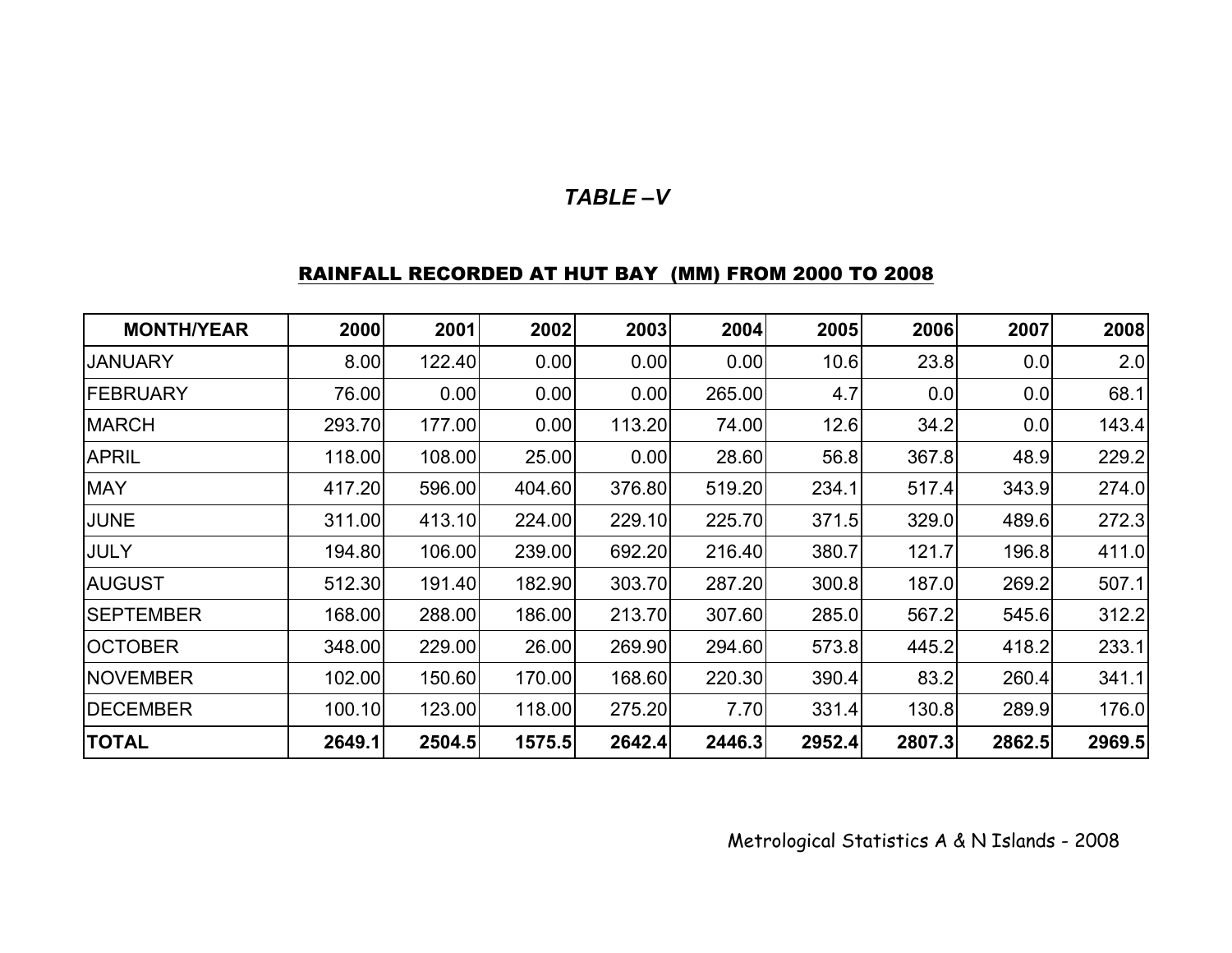#### **TABLE – VI**

# RAINFALL RECORDED AT CAR NICOBAR (MM) FROM 2000 TO 2008

| <b>MONTH/YEAR</b> | 2000    | 2001    | 2002    | 2003    | 2004    | 2005    | 2006    | 2007    | 2008   |
|-------------------|---------|---------|---------|---------|---------|---------|---------|---------|--------|
| <b>JANUARY</b>    | 108.90  | 100.80  | 0.00    | 34.00   | 62.40   | 34.0    | 44.20   | 0.8     | 38.50  |
| <b>IFEBRUARY</b>  | 26.00   | 43.00   | 0.20    | 20.60   | 113.10  | 0.0     | 61.60   | 0.0     | 32.20  |
| <b>MARCH</b>      | 227.30  | 83.50   | 39.20   | 211.40  | 32.20   | 160.50  | 147.8   | 0.0     | 159.00 |
| <b>APRIL</b>      | 116.50  | 87.50   | 16.80   | 18.80   | 43.10   | 51.40   | 251.60  | 56.40   | 233.30 |
| <b>MAY</b>        | 333.20  | 409.80  | 329.00  | 203.50  | 363.70  | 208.90  | 365.40  | 543.10  | 177.20 |
| <b>JUNE</b>       | 313.80  | 154.30  | 205.30  | 57.70   | 311.50  | 373.20  | 277.20  | 402.70  | 354.50 |
| <b>JULY</b>       | 99.20   | 204.80  | 44.40   | 421.00  | 101.70  | 131.40  | 95.40   | 187.10  | 204.30 |
| <b>AUGUST</b>     | 382.90  | 216.60  | 245.40  | 416.80  | 160.00  | 199.50  | 149.50  | 441.50  | 421.00 |
| <b>SEPTEMBER</b>  | 177.90  | 202.20  | 321.00  | 192.00  | 182.30  | 280.10  | 516.20  | 390.60  | 108.00 |
| <b>OCTOBER</b>    | 420.00  | 214.80  | 90.70   | 408.00  | 200.40  | 232.50  | 498.80  | 237.20  | 426.30 |
| <b>NOVEMBER</b>   | 175.90  | 421.20  | 253.20  | 276.40  | 193.80  | 244.70  | 83.20   | 446.40  | 424.7  |
| <b>DECEMBER</b>   | 116.00  | 139.50  | 115.90  | 211.50  | 8.00    | 544.20  | 52.40   | 55.00   | 210.1  |
| <b>TOTAL</b>      | 2497.60 | 2278.00 | 1661.10 | 2471.70 | 1772.20 | 2460.40 | 2543.30 | 2760.80 | 2789.1 |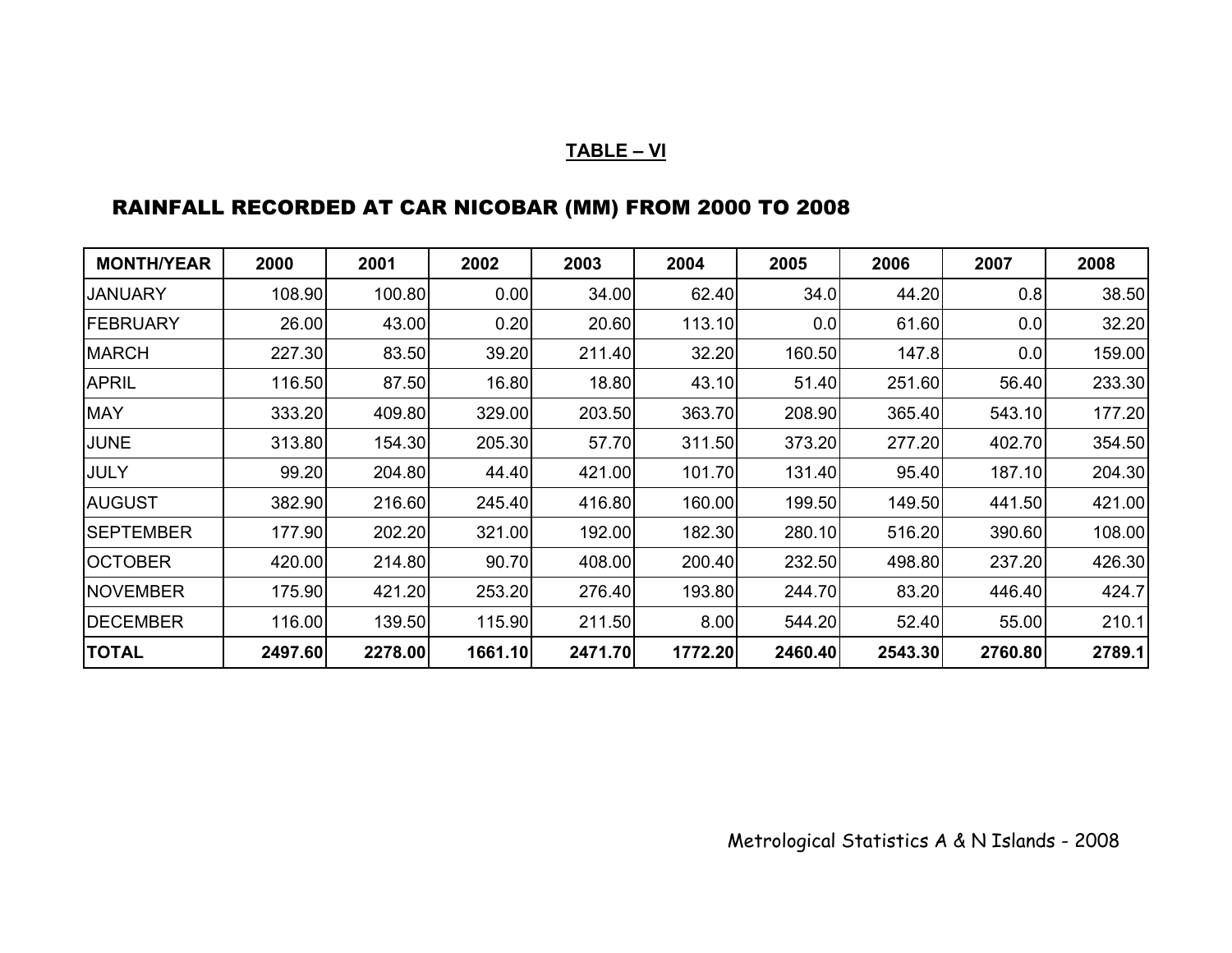#### **TABLE – VII**

# RAINFALL RECORDED AT NANCOWRY (MM) FROM 2000 TO 2008

| <b>MONTH/YEAR</b> | 2000    | 2001    | 2002    | 2003    | 2004    | 2005    | 2006    | 2007    | 2008   |
|-------------------|---------|---------|---------|---------|---------|---------|---------|---------|--------|
| <b>JANUARY</b>    | 28.10   | 137.30  | 34.90   | 162.80  | 0.40    | 91.40   | 53.50   | 35.80   | 36.1   |
| <b>FEBRUARY</b>   | 57.10   | 4.70    | 3.60    | 68.30   | 145.90  | 0.0     | 62.40   | 13.90   | 0.0    |
| <b>MARCH</b>      | 167.10  | 112.70  | 59.50   | 78.60   | 114.50  | 6.60    | 193.50  | 99.00   | 205.6  |
| <b>APRIL</b>      | 148.10  | 9.20    | 123.80  | 30.30   | 72.80   | 75.10   | 367.80  | 45.60   | 237.2  |
| <b>MAY</b>        | 283.10  | 483.90  | 311.40  | 226.80  | 400.00  | 265.30  | 426.30  | 361.70  | 196.7  |
| <b>JUNE</b>       | 248.70  | 196.50  | 225.10  | 54.80   | 436.80  | 493.0   | 400.90  | 343.00  | 209.8  |
| <b>JULY</b>       | 177.60  | 318.40  | 50.10   | 261.70  | 295.10  | 206.00  | 179.20  | 164.30  | 224.3  |
| <b>AUGUST</b>     | 274.60  | 184.60  | 232.00  | 123.40  | 183.80  | 148.60  | 128.40  | 257.0   | 185.5  |
| <b>SEPTEMBER</b>  | 141.10  | 180.40  | 184.30  | 244.90  | 315.00  | 87.70   | 240.80  | 159.00  | 85.8   |
| <b>OCTOBER</b>    | 297.00  | 324.70  | 274.10  | 390.20  | 234.00  | 322.90  | 469.00  | 233.00  | 80.2   |
| <b>NOVEMBER</b>   | 197.20  | 737.00  | 480.20  | 178.60  | 113.90  | 400.60  | 199.00  | 199.30  | 375.3  |
| <b>DECEMBER</b>   | 97.10   | 284.30  | 261.80  | 281.30  | 110.00  | 523.30  | 131.00  | 201.60  | 202.5  |
| <b>TOTAL</b>      | 2116.80 | 2973.70 | 2240.80 | 2101.70 | 2422.20 | 2620.50 | 2851.80 | 2113.20 | 2039.0 |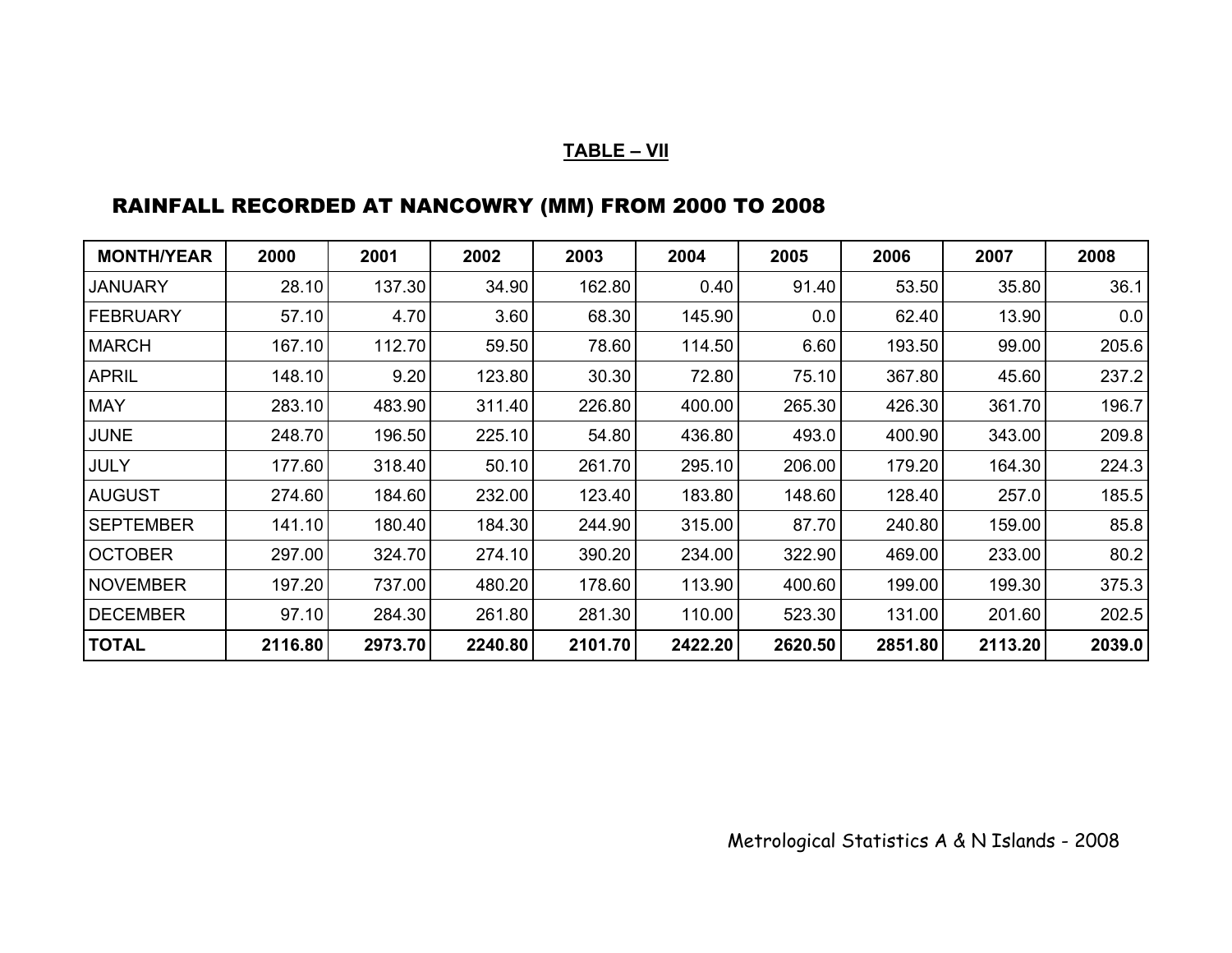#### **TABLE – VIII**

# RAINFALL RECORDED AT KONDUL (MM)

| <b>MONTH/YEAR</b> | 2000    | 2001    | 2002    | 2003    | 2004    |
|-------------------|---------|---------|---------|---------|---------|
| <b>JANUARY</b>    | 44.60   | 295.80  | 86.70   | 74.00   | 1.00    |
| <b>FEBRUARY</b>   | 6.30    | 126.60  | 3.40    | 65.00   | 76.10   |
| <b>MARCH</b>      | 24.00   | 271.50  | 42.20   | 65.00   | 135.80  |
| <b>APRIL</b>      | 358.70  | 102.90  | 68.10   | 10.00   | 137.50  |
| <b>MAY</b>        | 140.50  | 382.60  | 230.80  | 172.90  | 278.30  |
| <b>JUNE</b>       | 21.00   | 126.30  | 220.30  | 74.00   | 179.90  |
| <b>JULY</b>       | 165.60  | 228.70  | 89.00   | 241.00  | 496.60  |
| <b>AUGUST</b>     | 164.00  | 161.30  | 405.40  | 209.50  | 332.40  |
| <b>SEPTEMBER</b>  | 296.40  | 294.00  | 284.10  | 427.10  | 473.40  |
| <b>OCTOBER</b>    | 244.40  | 248.80  | 251.50  | 408.00  | 189.00  |
| <b>NOVEMBER</b>   | 220.00  | 379.10  | 211.90  | 400.90  | 168.00  |
| <b>DECEMBER</b>   | 131.80  | 265.10  | 163.00  | 401.30  | 131.00  |
| <b>TOTAL</b>      | 1817.30 | 2882.70 | 2056.40 | 2548.70 | 2599.00 |

Note: - Meteorological unit at Kondul Island is not functioning since 2005 post tsunami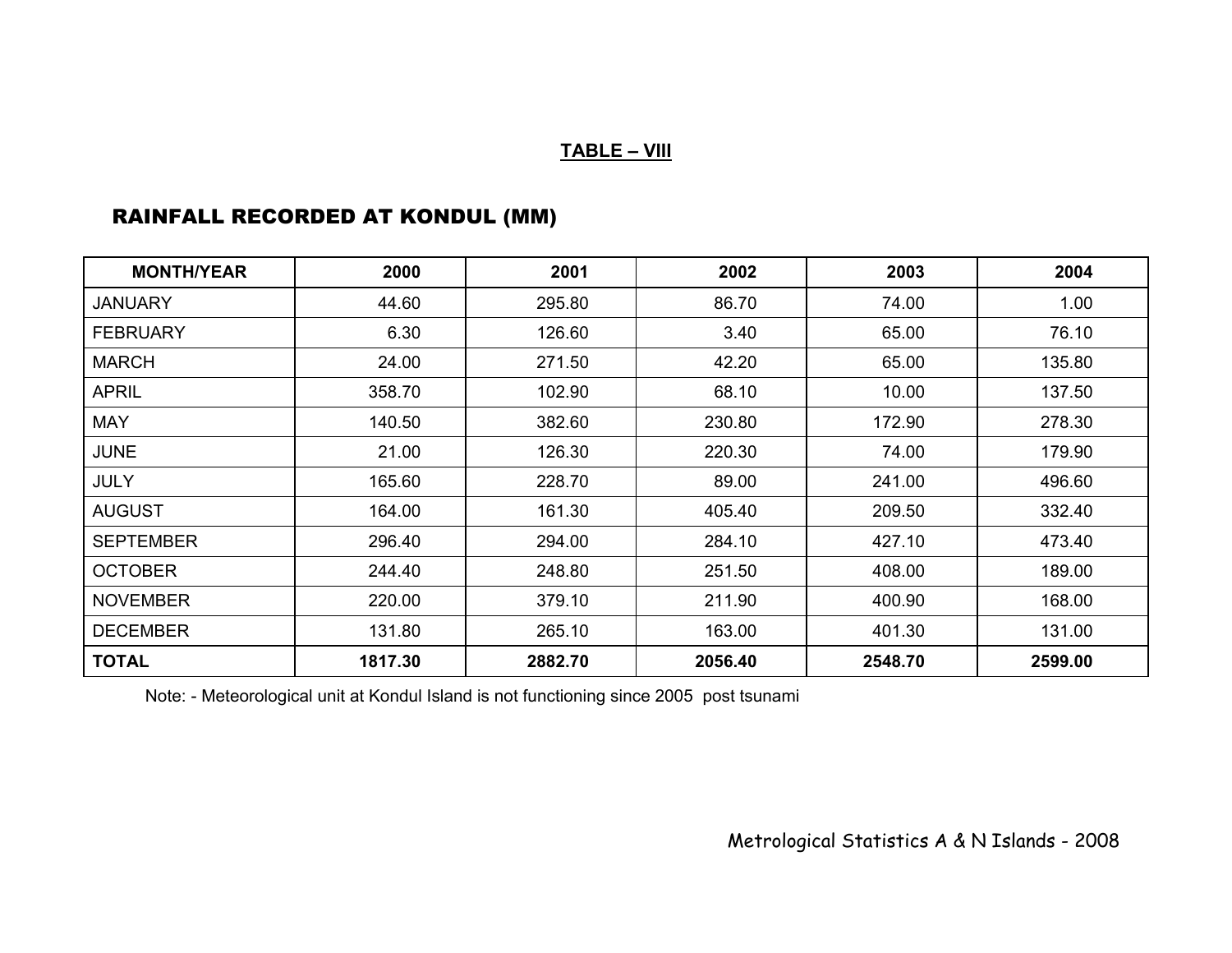#### **TABLE-IX**

## DISTRICT WISE ANNUAL RAINFALL & VARIATION (IN MM)

#### FROM 1967 TO 2008

| <b>DISTRICT/YEAR</b> |                        | <b>ANDAMAN</b>          | <b>NICOBAR</b>         |                         |  |
|----------------------|------------------------|-------------------------|------------------------|-------------------------|--|
|                      | <b>ANNUAL RAINFALL</b> | <b>ANNUAL VARIATION</b> | <b>ANNUAL RAINFALL</b> | <b>ANNUAL VARIATION</b> |  |
| 1967                 | 3117.8                 |                         | 2833.6                 |                         |  |
| 1968                 | 2911.5                 | $(-)$ 206.3             | 2499.3                 | $(-)334.3$              |  |
| 1969                 | 2727.1                 | $(-) 184.4$             | 2701.0                 | $(+)$ 201.7             |  |
| 1970                 | 3468.1                 | $(+) 741.0$             | 2829.0                 | $(+)$ 128.0             |  |
| 1971                 | 2947.2                 | $(-)$ 520.9             | 3000.6                 | $(+)$ 171.6             |  |
| 1972                 | 3651.1                 | $(+)$ 703.9             | 2084.3                 | $(-)$ 916.3             |  |
| 1973                 | 2868.3                 | $(-) 782.8$             | 3130.5                 | $(+)$ 1046.2            |  |
| 1974                 | 2965.1                 | $(+)$ 96.8              | 2955.7                 | $(-) 174.8$             |  |
| 1975                 | 3234.0                 | (+) 268.9               | 3923.8                 | $(+)$ 968.1             |  |
| 1976                 | 3357.2                 | $(+)$ 123.2             | 2912.4                 | $(-)$ 1011.4            |  |
| 1977                 | 2529.6                 | $(-) 827.6$             | 2363.4                 | $(-)$ 549.0             |  |
| 1978                 | 2851.3                 | $(+)$ 321.7             | 2444.4                 | $(+) 81.0$              |  |
| 1979                 | 1774.3                 | $(-)$ 1077.0            | 2184.9                 | $(-)$ 259.5             |  |
| 1980                 | 3491.9                 | $(+)$ 1717.6            | 2993.3                 | $(+) 808.4$             |  |
| 1981                 | 3078.8                 | $(-)$ 413.1             | 2379.0                 | $(-)$ 614.3             |  |
| 1982                 | 2620.5                 | $(-)$ 458.3             | 1335.8                 | $(-)$ 1043.2            |  |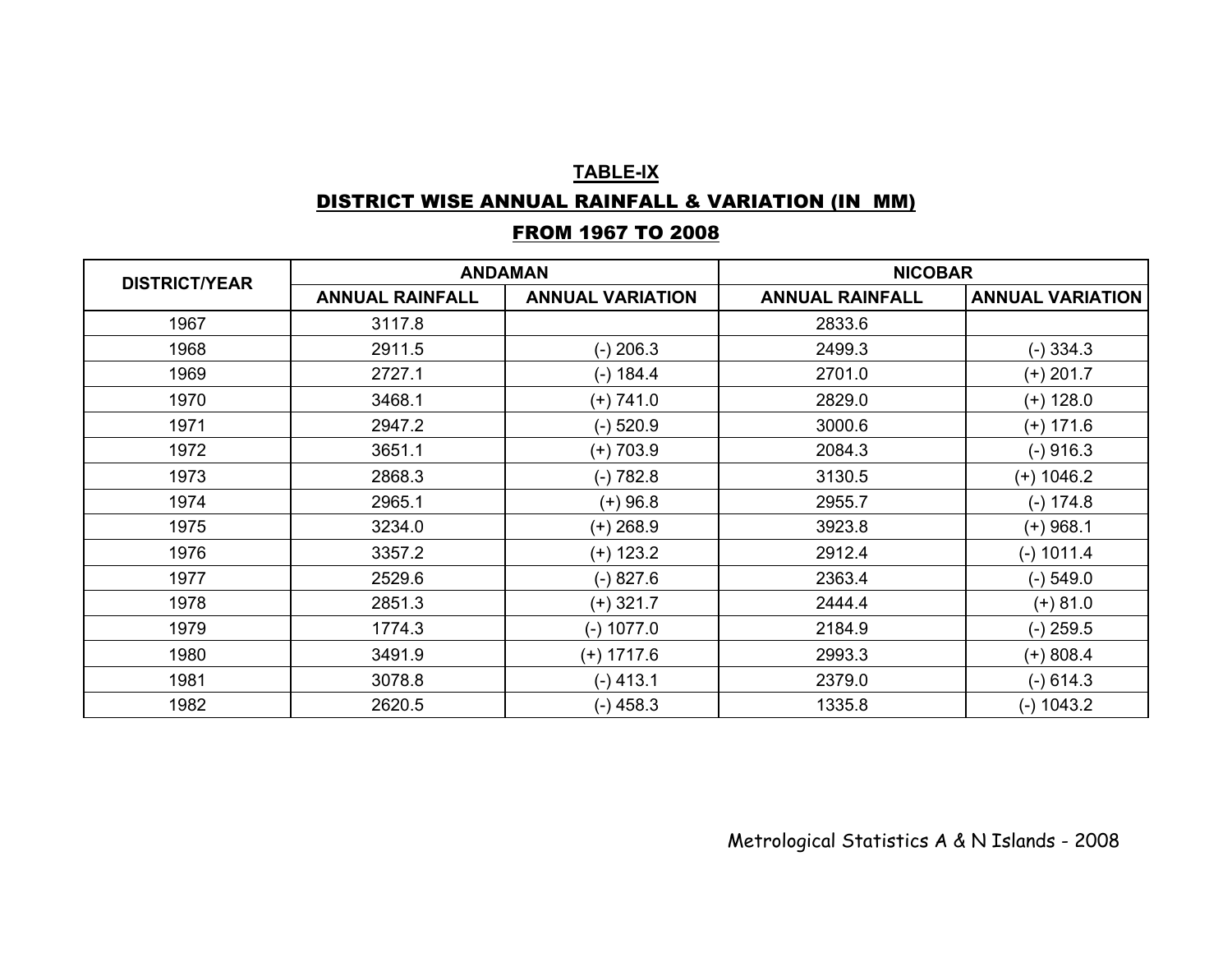# DISTRICT-WISE ANNUAL RAINFALL &VARIATION (IN MM)

#### FROM 1967 TO 2008

|                      | <b>ANDAMAN</b>         |                         | <b>NICOBAR</b>         |                         |
|----------------------|------------------------|-------------------------|------------------------|-------------------------|
| <b>DISTRICT/YEAR</b> | <b>ANNUAL RAINFALL</b> | <b>ANNUAL VARIATION</b> | <b>ANNUAL RAINFALL</b> | <b>ANNUAL VARIATION</b> |
| 1983                 | 2945.9                 | $(+)$ 325.4             | 2301.2                 | $(+)$ 965.4             |
| 1984                 | 2338.1                 | $(-) 607.8$             | 2697.9                 | $(+)$ 396.7             |
| 1985                 | 2836.4                 | $(+)$ 498.3             | 2060.4                 | $(-) 637.5$             |
| 1986                 | 2176.8                 | $(-) 659.6$             | 2177.5                 | $(+)$ 117.1             |
| 1987                 | 2344.8                 | $(+)$ 168.0             | 2188.4                 | $(+)$ 10.9              |
| 1988                 | 2939.4                 | $(+)$ 594.6             | 2879.8                 | $(+)$ 691.4             |
| 1989                 | 2390.8                 | $(-)$ 548.6             | 2630.3                 | $(-)$ 249.5             |
| 1990                 | 2223.7                 | $(-) 167.1$             | 2320.2                 | $(-)$ 310.1             |
| 1991                 | 2484.4                 | $(+)$ 260.6             | 2720.1                 | $(+)$ 399.9             |
| 1992                 | 2121.2                 | $(-)$ 363.1             | 2515.2                 | $(-)$ 204.9             |
| 1993                 | 2259.8                 | $(+)$ 138.6             | 2565.0                 | $(+)$ 49.8              |
| 1994                 | 3348.1                 | $(+)$ 1088.3            | 2638.5                 | $(+) 73.5$              |
| 1995                 | 3372.1                 | $(+)$ 24.0              | 2542.3                 | $(-) 96.2$              |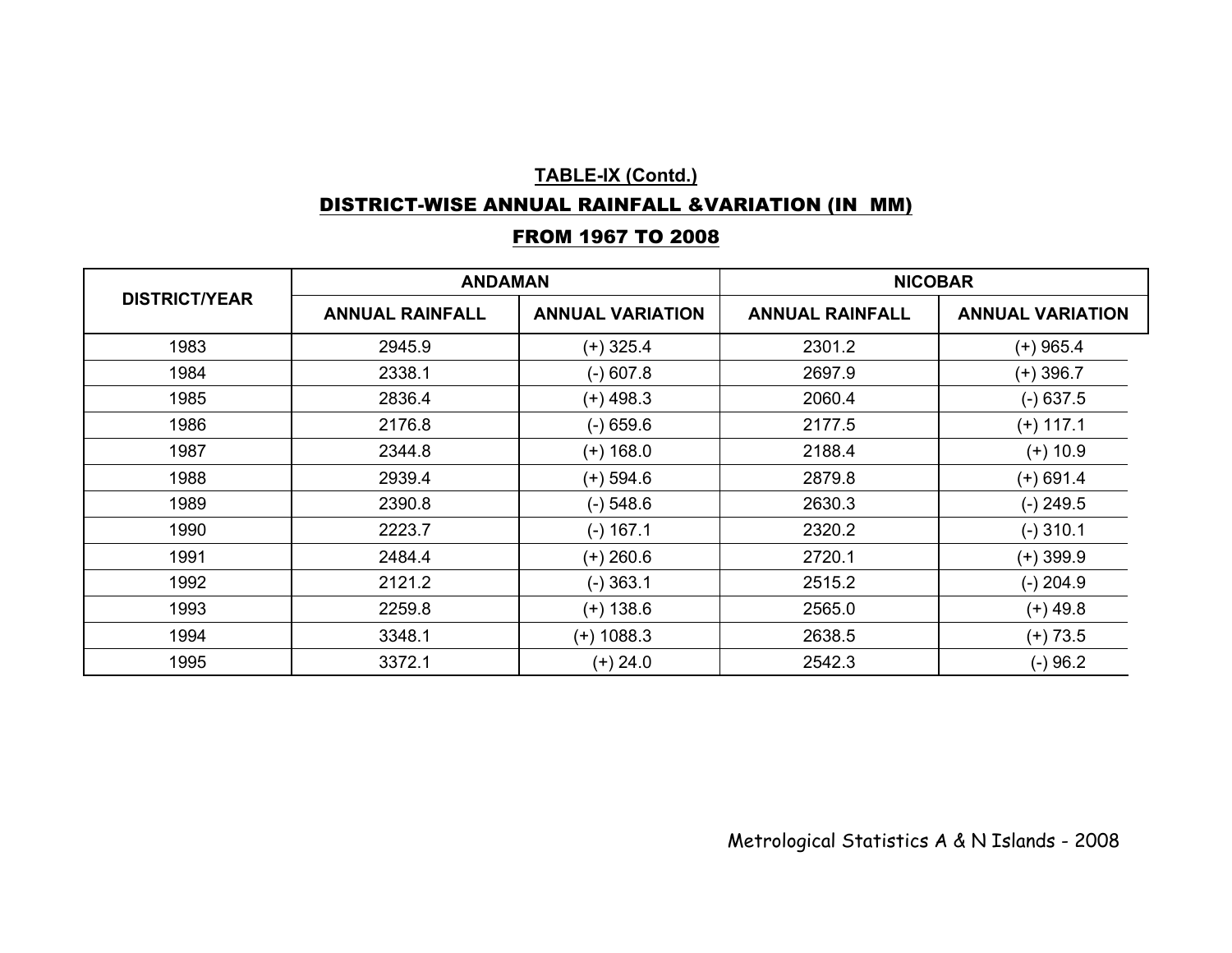## DISTRICT WISE ANNUAL RAINFALL &VARIATION (IN MM)

#### FROM 1967 TO 2008

| <b>DISTRICT/YEAR</b> |                        | <b>ANDAMAN</b>          | <b>NICOBAR</b>         |                         |
|----------------------|------------------------|-------------------------|------------------------|-------------------------|
|                      | <b>ANNUAL RAINFALL</b> | <b>ANNUAL VARIATION</b> | <b>ANNUAL RAINFALL</b> | <b>ANNUAL VARIATION</b> |
| 1996                 | 3254.9                 | $(-) 117.2$             | 3141.8                 | $(+)$ 599.5             |
| 1997                 | 2744.8                 | $(-)$ 510.1             | 1932.7                 | $(-)$ 1209.1            |
| 1998                 | 2896.4                 | $(+)$ 151.6             | 2559.3                 | $(+)626.6$              |
| 1999                 | 3114.9                 | $(+)$ 218.5             | 2272.7                 | $(+)$ 286.6             |
| 2000                 | 2714.1                 | $(-)$ 400.8             | 2143.9                 | $(-) 128.8$             |
| 2001                 | 2929.2                 | $(+)$ 215.1             | 2711.5                 | $(+)$ 567.6             |
| 2002                 | 2588.0                 | $(-)$ 341.2             | 1986.1                 | $(-) 725.4$             |
| 2003                 | 2581.2                 | $(-) 6.8$               | 2435.8                 | $(+)$ 449.7             |
| 2004                 | 2513.6                 | $(-)$ 67.6              | 2264.5                 | $(-)$ 171.3             |
| 2005                 | 2806.4                 | $(+)$ 292.8             | 2540.5                 | $(+)$ 276               |
| 2006                 | 2518.0                 | $(-)$ 288.4             | 2697.8                 | $(+)$ 157.3             |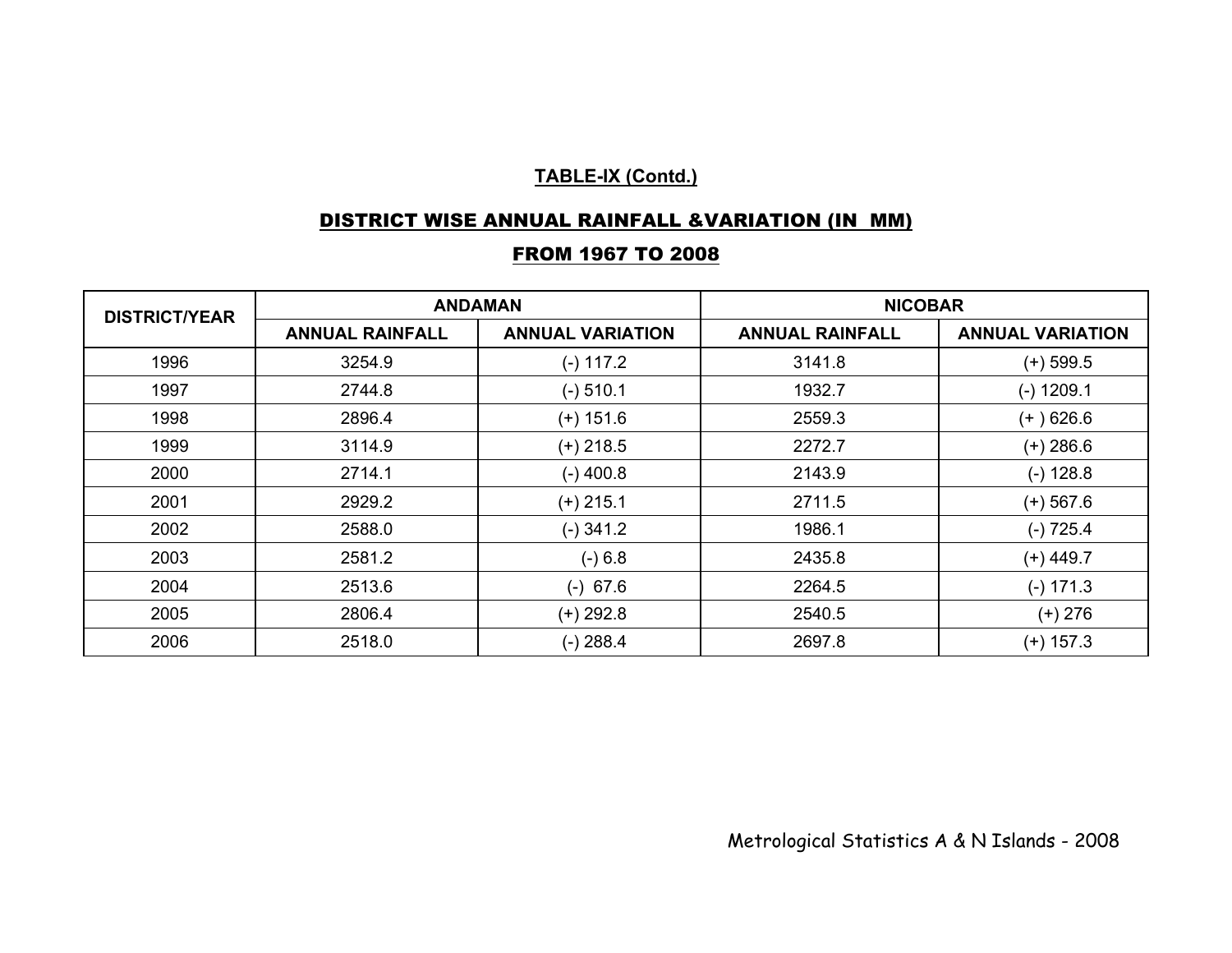## DISTRICT WISE ANNUAL RAINFALL &VARIATION (IN MM)

#### FROM 1967 TO 2008

| <b>DISTRICT</b> | <b>NORTH &amp; MIDDLE ANDAMAN</b><br><b>DISTRICT</b> |                                   | <b>SOUTH ANDAMAN DISTRICT</b>    |                                   | <b>NICOBAR DISTRICT</b>          |                                   |
|-----------------|------------------------------------------------------|-----------------------------------|----------------------------------|-----------------------------------|----------------------------------|-----------------------------------|
| <b>YEAR</b>     | <b>ANNUAL</b><br><b>RAINFALL</b>                     | <b>ANNUAL</b><br><b>VARIATION</b> | <b>ANNUAL</b><br><b>RAINFALL</b> | <b>ANNUAL</b><br><b>VARIATION</b> | <b>ANNUAL</b><br><b>RAINFALL</b> | <b>ANNUAL</b><br><b>VARIATION</b> |
| 2007*           | 2849.8                                               |                                   | 2709.2                           |                                   | 2437.0                           | (-) 260.6                         |
| 2008            | 3789.3                                               | (+) 939.5                         | 3561.1                           | $(+)$ 895.6                       | 2414.0                           | $(-)$ 22.9                        |

• Due to bifurcation of Andaman District into south Andaman and North & Middle Andaman District during August 2006.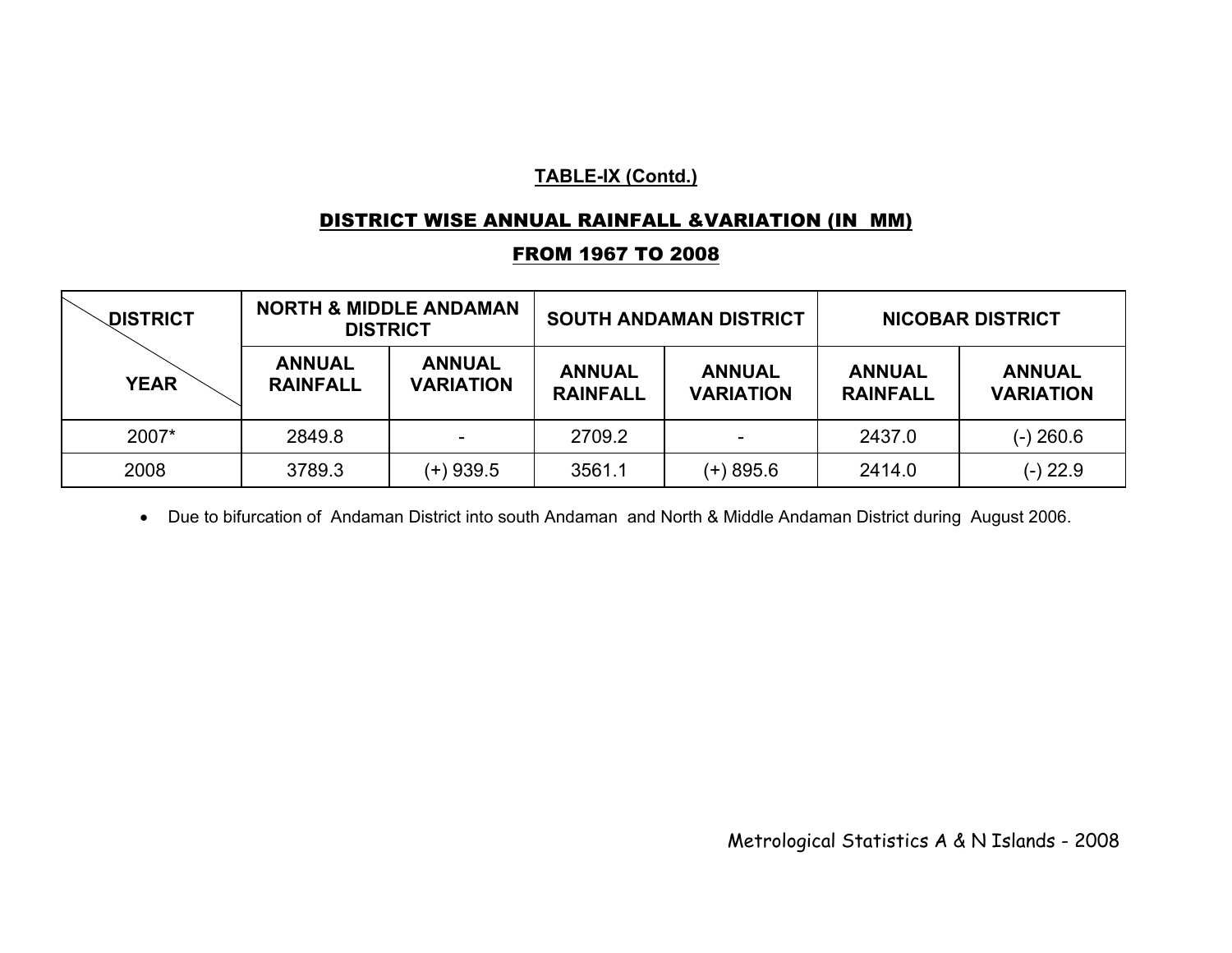#### **TABLE –X**

## NUMBER OF RAINYDAYS RECORDED AT PORT BLAIR FROM 1961 TO 2008

| <b>YEAR</b> | <b>TOTAL NO. OF RAINY DAYS</b> | <b>YEAR</b> | <b>TOTAL NO. OF RAINY DAYS</b> | <b>YEAR</b> | <b>TOTAL NO. OF RAINY DAYS</b> |
|-------------|--------------------------------|-------------|--------------------------------|-------------|--------------------------------|
| 1961        | 197                            | 1977        | 124                            | 1993        | 142                            |
| 1962        | 194                            | 1978        | 130                            | 1994        | 151                            |
| 1963        | 185                            | 1979        | 117                            | 1995        | 180                            |
| 1964        | 142                            | 1980        | 127                            | 1996        | 178                            |
| 1965        | 145                            | 1981        | 127                            | 1997        | 158                            |
| 1966        | 120                            | 1982        | 119                            | 1998        | 192                            |
| 1967        | 149                            | 1983        | 137                            | 1999        | 209                            |
| 1968        | 121                            | 1984        | 124                            | 2000        | 154                            |
| 1969        | 118                            | 1985        | 189                            | 2001        | 159                            |
| 1970        | 157                            | 1986        | 174                            | 2002        | 140                            |
| 1971        | 132                            | 1987        | 181                            | 2003        | 130                            |
| 1972        | 138                            | 1988        | 199                            | 2004        | 147                            |
| 1973        | 138                            | 1989        | 184                            | 2005        | 153                            |
| 1974        | 138                            | 1990        | 163                            | 2006        | 149                            |
| 1975        | 140                            | 1991        | 145                            | 2007        | 145                            |
| 1976        | 138                            | 1992        | 139                            | 2008        | 158                            |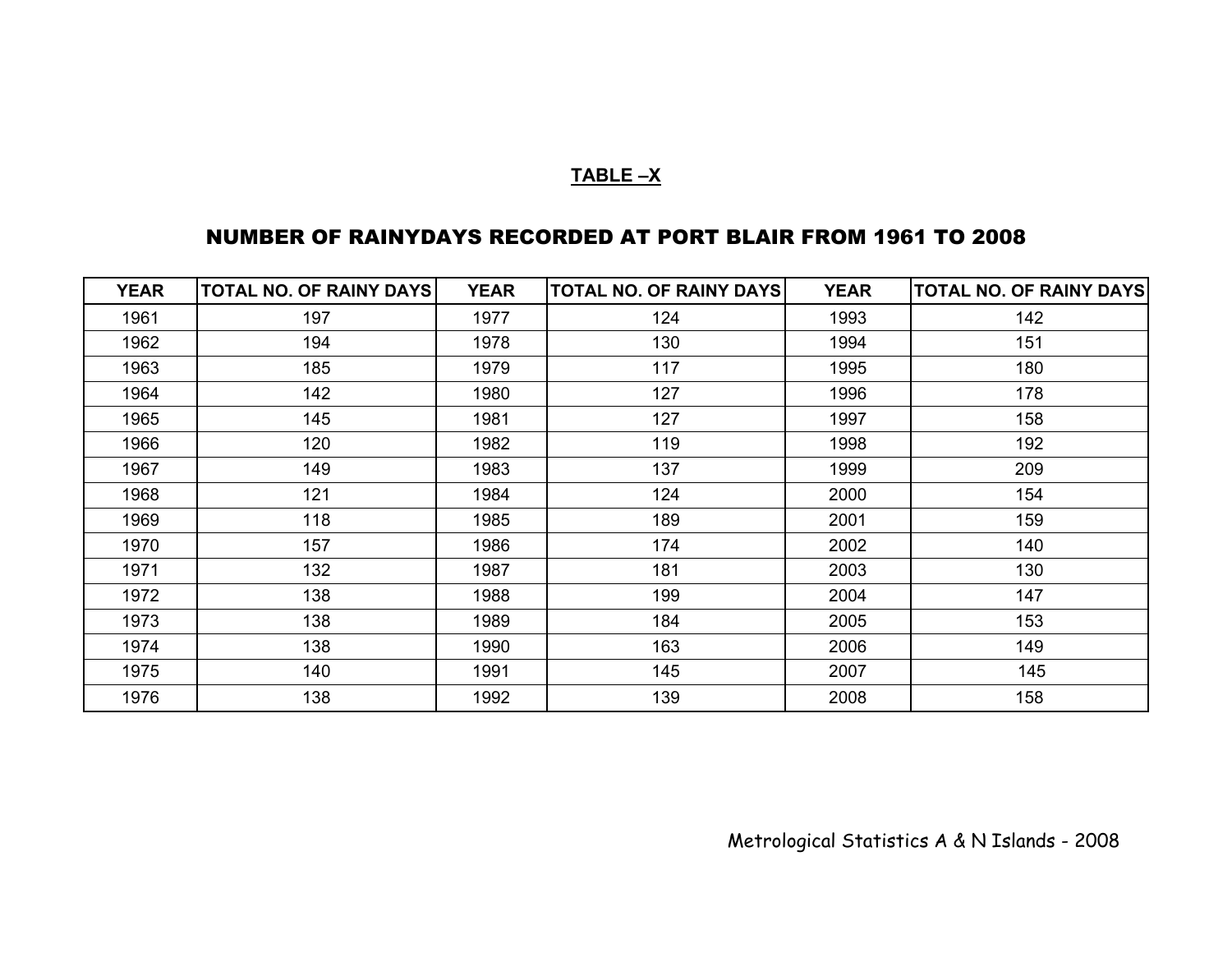#### **TABLE-XI**

#### NORMAL AND ACTUAL RAINFALL AT PORT BLAIR

| <b>YEAR</b> | <b>NORMAL RAINFALL</b> | <b>ACTUAL RAINFALL</b> | <b>DEPARTURE FROM</b><br>NORMAL(+)/(-) RAINFALL | % OF DEVIATION |
|-------------|------------------------|------------------------|-------------------------------------------------|----------------|
| 1949        | 3180                   | 3489.3                 | 309.3                                           | $(+)9.72$      |
| 1950        | $\mathbf{H}$           | 2421.6                 | $(-) 758.4$                                     | $(-)23.84$     |
| 1951        | $\mathbf{H}$           | 3274.6                 | 94.6                                            | $(+)2.97$      |
| 1952        | $\mathbf{H}$           | 3019.4                 | $(-) 160.6$                                     | $(-)5.05$      |
| 1953        | $\mathbf{H}$           | 2876.8                 | $(-)303.2$                                      | $(-)9.53$      |
| 1954        | $\mathbf{H}$           | 4027.2                 | 847.2                                           | $(+)26.64$     |
| 1955        | $\mathbf{H}$           | 3338.6                 | 158.6                                           | $(+)4.98$      |
| 1956        | $\mathbf{H}$           | 3031.3                 | $(-) 148.7$                                     | $(+)4.67$      |
| 1957        | $\mathbf{H}$           | 2898.1                 | $(-)$ 281.9                                     | $(-)8.86$      |
| 1958        | $\mathbf{H}$           | 3151.0                 | $(-) 29.0$                                      | $(-)0.91$      |
| 1959        | $\mathbf{H}$           | 3585.7                 | 405.7                                           | $(+)12.75$     |
| 1960        | $\mathbf{H}$           | 3079.9                 | $(-)$ 100.1                                     | $(-)3.14$      |
| 1961        | $\mathbf{H}$           | 4362.4                 | 1182.4                                          | $(+)37.18$     |
| 1962        | $\mathbf{H}$           | 3260.4                 | 80.4                                            | $(+)2.52$      |
| 1963        | $\mathbf{H}$           | 3229.2                 | 49.2                                            | $(+)1.54$      |
| 1964        | $\mathbf{H}$           | 3323.8                 | 143.8                                           | $(+)4.52$      |
| 1965        | $\mathbf{H}$           | 3215.7                 | 35.7                                            | $(+)1.12$      |
| 1966        | $\mathbf{H}$           | 2927.7                 | $(-)$ 252.3                                     | $(-)7.93$      |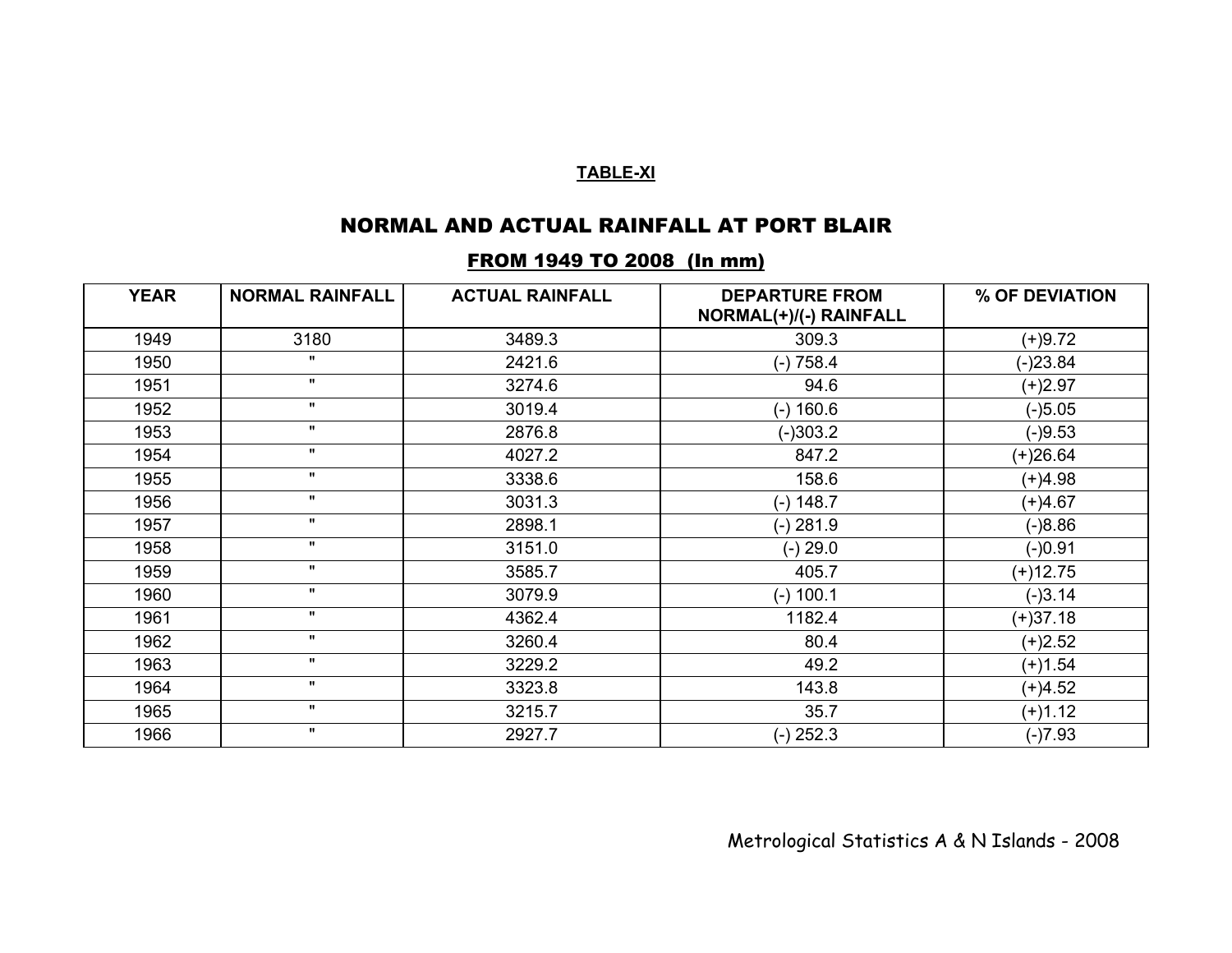## NORMAL AND ACTUAL RAINFALL AT PORT BLAIR

| <b>YEAR</b> | <b>NORMAL RAINFALL</b> | <b>ACTUAL RAINFALL</b> | <b>DEPARTURE FROM</b><br>NORMAL(+)/(-) RAINFALL | % OF DEVIATION |
|-------------|------------------------|------------------------|-------------------------------------------------|----------------|
| 1967        | 3180                   | 3604.6                 | 424.6                                           | $(+)13.35$     |
| 1968        |                        | 2620.0                 | $(-)560.0$                                      | $(-)17.61$     |
| 1969        | $\mathbf{H}$           | 2690.5                 | $(-)489.5$                                      | (-)15.39       |
| 1970        | $\mathbf{u}$           | 3663.0                 | 483.0                                           | $(+)15.18$     |
| 1971        | $\mathbf{u}$           | 2894.5                 | $(-)285.5$                                      | $(-)8.97$      |
| 1972        | $\mathbf{u}$           | 3747.5                 | 567.5                                           | $(+)17.84$     |
| 1973        | $\mathbf{u}$           | 2912.0                 | $(-)268.0$                                      | $(-)8.42$      |
| 1974        | $\mathbf{u}$           | 3088.5                 | $(-)91.5$                                       | $(-)2.87$      |
| 1975        | $\mathbf{u}$           | 2764.7                 | $(-)415.3$                                      | $(-)13.05$     |
| 1976        | $\mathbf{u}$           | 3495.7                 | 315.7                                           | $(+)9.92$      |
| 1977        | $\mathbf{u}$           | 2331.8                 | $(-)848.2$                                      | (-)26.67       |
| 1978        | $\mathbf{u}$           | 2663.3                 | $(-)516.7$                                      | $(-)16.24$     |
| 1979        | $\mathbf{u}$           | 1541.4                 | $(-)1638.6$                                     | (-)51.53       |
| 1980        | $\mathbf{H}$           | 3756.6                 | 576.6                                           | $(+)18.13$     |
| 1981        | $\mathbf{u}$           | 3204.0                 | 24.0                                            | $(+)0.75$      |
| 1982        | $\mathbf{u}$           | 2445.6                 | $(-)734.4$                                      | (-)23.09       |
| 1983        | $\mathbf{u}$           | 2975.0                 | $(-)$ 205.0                                     | $(-)6.45$      |
| 1984        | $\mathbf{H}$           | 3421.1                 | 241.1                                           | $(+)7.58$      |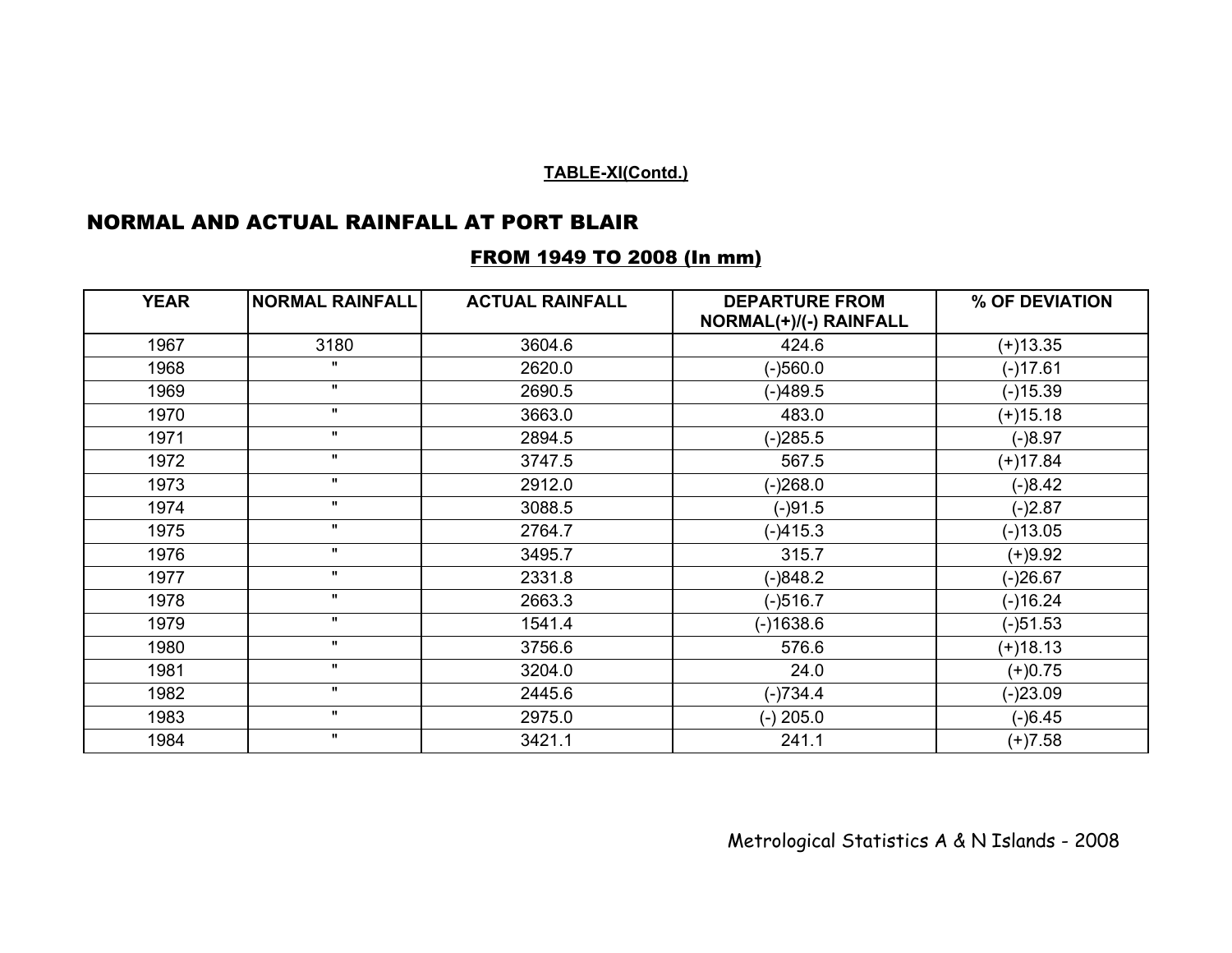## NORMAL AND ACTUAL RAINFALL AT PORT BLAIR

| <b>YEAR</b> | <b>NORMAL RAINFALL</b> | <b>ACTUAL RAINFALL</b> | <b>DEPARTURE FROM</b><br>NORMAL(+)/(-) RAINFALL | % OF DEVIATION |
|-------------|------------------------|------------------------|-------------------------------------------------|----------------|
| 1985        | 3180                   | 2828.2                 | $(-)351.8$                                      | $(-)11.06$     |
| 1986        | $\mathbf{u}$           | 2197.8                 | $(-)982.2$                                      | $(-)30.89$     |
| 1987        | $\mathbf{u}$           | 2635.4                 | $(-)544.6$                                      | $(-)17.12$     |
| 1988        | $\pmb{\mathrm{H}}$     | 3364.9                 | 184.9                                           | $(+)5.81$      |
| 1989        | $\mathbf{u}$           | 2541.7                 | $(-)638.3$                                      | $(-)20.07$     |
| 1990        | $\mathbf{u}$           | 2593.7                 | $(-)586.3$                                      | $(-)18.43$     |
| 1991        | $\mathbf{u}$           | 3096.9                 | $(-)83.1$                                       | $(-)2.61$      |
| 1992        | $\mathbf{u}$           | 2793.6                 | $(-)386.4$                                      | $(-)12.15$     |
| 1993        | $\mathbf{u}$           | 2542.9                 | $(-)637.1$                                      | $(-)20.03$     |
| 1994        | $\mathbf{u}$           | 3512.4                 | 332.4                                           | $(+)10.45$     |
| 1995        | $\mathbf{u}$           | 3358.4                 | 178.4                                           | $(+)5.61$      |
| 1996        |                        | 3473.1                 | 293.1                                           | $(+)9.22$      |
| 1997        | $\mathbf{u}$           | 2795.8                 | $(-)384.2$                                      | $(-)12.08$     |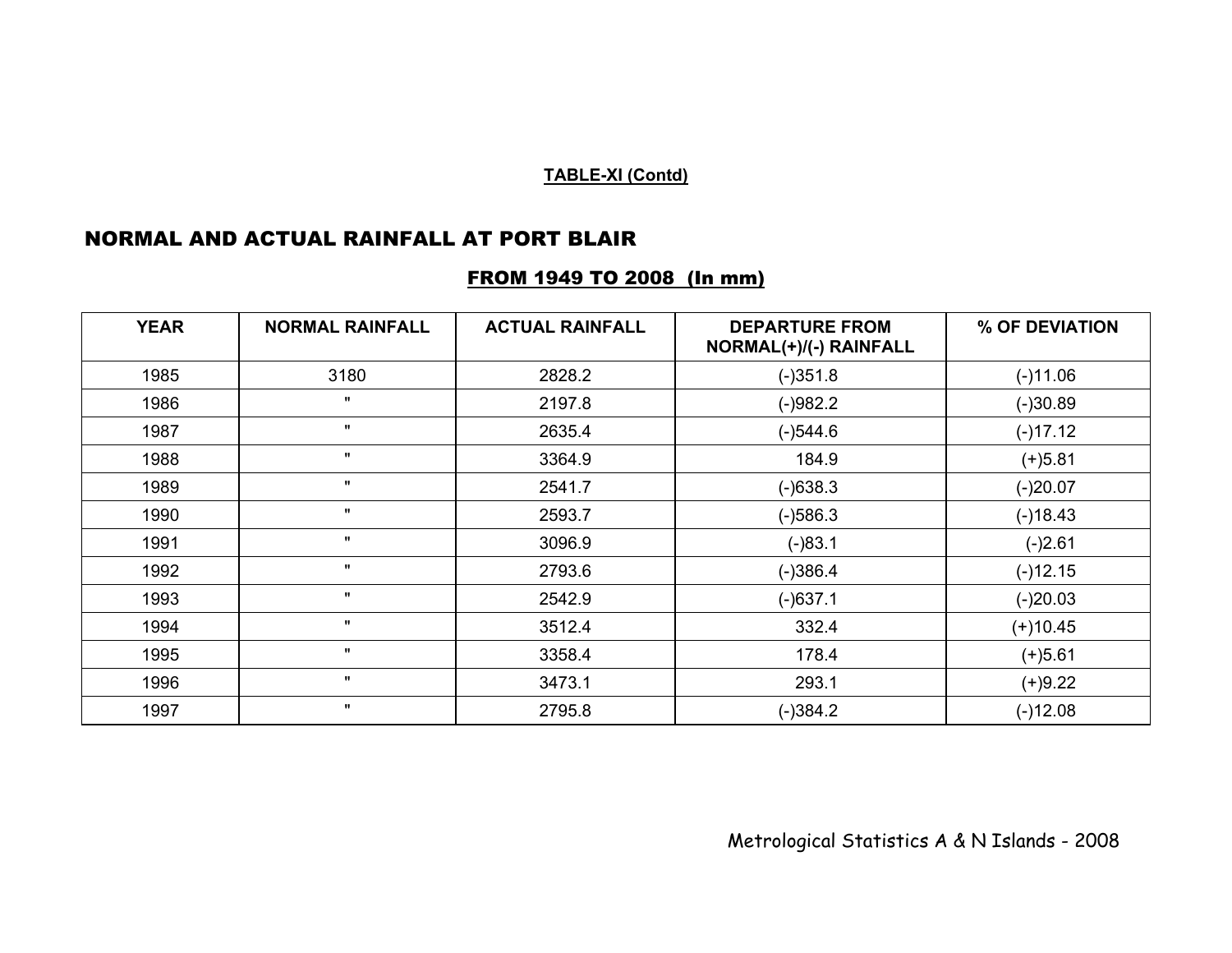## NORMAL AND ACTUAL RAINFALL AT PORT BLAIR

| <b>YEAR</b> | <b>NORMAL RAINFALL</b> | <b>ACTUAL RAINFALL</b> | <b>DEPARTURE FROM</b><br>NORMAL(+)/(-) RAINFALL | % OF DEVIATION |
|-------------|------------------------|------------------------|-------------------------------------------------|----------------|
| 1998        | $\mathbf{u}$           | 2811.5                 | $(-)368.5$                                      | $(-)11.59$     |
| 1999        | $\mathbf{u}$           | 2975.0                 | $(-)205.0$                                      | $(-)6.45$      |
| 2000        | $\epsilon$             | 2943.4                 | $(-)236.6$                                      | $(-)7.44$      |
| 2001        | $\lq$                  | 3113.4                 | $( - )66.6$                                     | $(-)2.09$      |
| 2002        | $\mathbf{u}$           | 2617.4                 | $(-)$ 562.6                                     | $(-) 17.69$    |
| 2003        | $\mathbf{u}$           | 2443.0                 | $(-) 737.0$                                     | $(-) 23.18$    |
| 2004        | $\epsilon$             | 3188.7                 | 8.7                                             | $(+) 0.27$     |
| 2005        | $\epsilon$             | 3773.8                 | 593.8                                           | (+) 18.67      |
| 2006        | $\left( \cdot \right)$ | 3004.2                 | $(-)175.8$                                      | $(-) 5.53$     |
| 2007        | ,,                     | 2556.0                 | $-624.0$                                        | $(-)19.62$     |
| 2008        | $\epsilon\epsilon$     | 4152.6                 | (+)972.6                                        | $(+)30.58$     |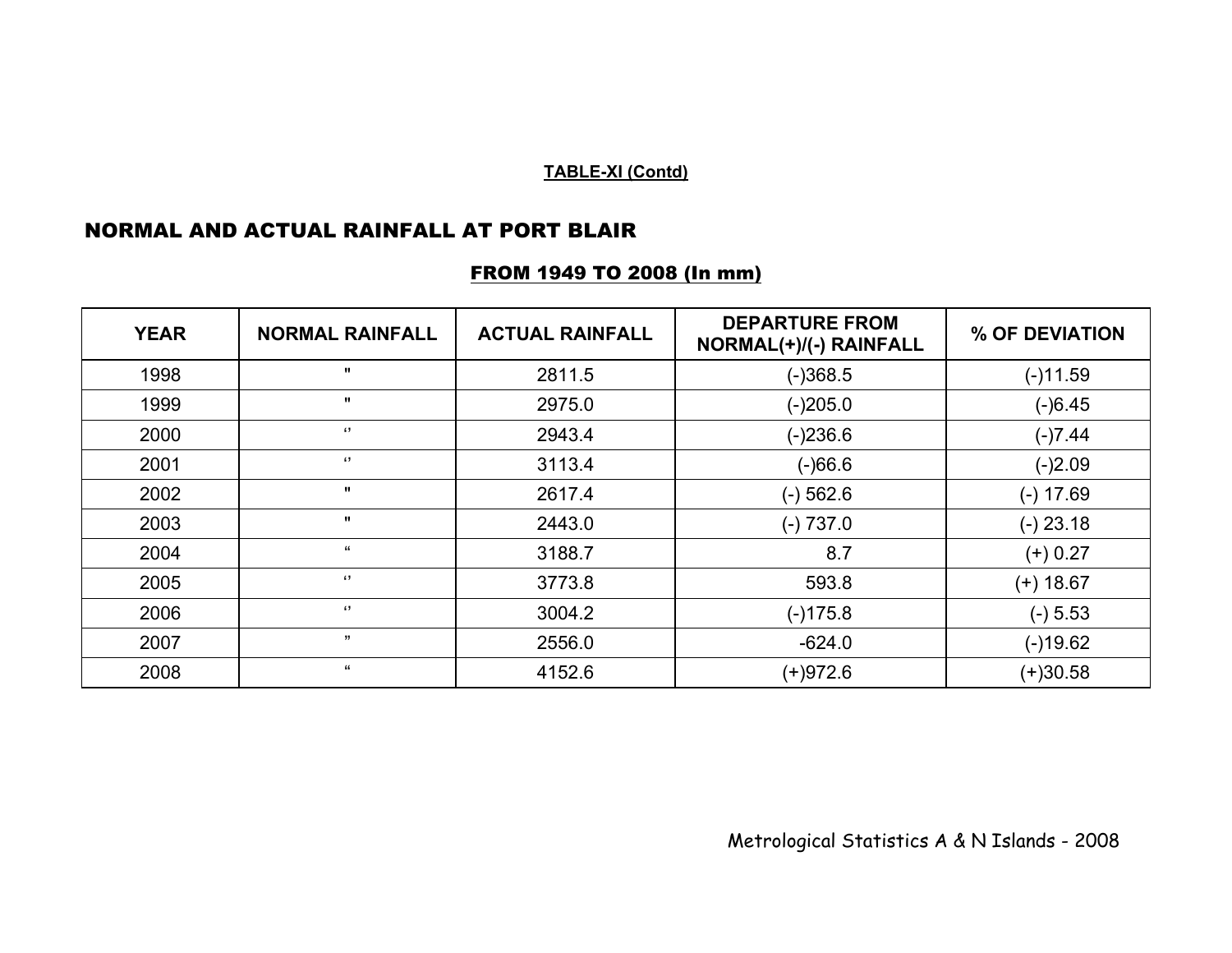## **TABLE-XII**

## MONTH/YEAR –WISE AVERAGE RAINFALL RECORDED IN A & N ISLANDS SINCE-2003 TO 2008 (IN MM)

| <b>MONTH /YEAR</b> | 2003   | 2004   | 2005   | 2006   | 2007   | 2008   |
|--------------------|--------|--------|--------|--------|--------|--------|
| January            | 49.92  | 40.20  | 19.43  | 20.85  | 6.10   | 21.68  |
| February           | 25.67  | 104.30 | 0.0    | 20.98  | 2.31   | 67.78  |
| March              | 102.70 | 60.08  | 30.5   | 66.26  | 16.50  | 125.61 |
| April              | 18.10  | 49.0   | 50.2   | 195.46 | 54.85  | 218.10 |
| May                | 282.55 | 472.1  | 227.25 | 366.68 | 372.35 | 495.55 |
| June               | 158.8  | 391.73 | 449.83 | 370.20 | 386.18 | 429.45 |
| July               | 460.45 | 301.73 | 323.2  | 173.56 | 360.50 | 468.68 |
| August             | 308.50 | 291.94 | 283.3  | 225.11 | 415.70 | 435.70 |
| September          | 329.30 | 296.61 | 402.3  | 525.90 | 458.40 | 305.78 |
| October            | 349.50 | 222.94 | 299.11 | 416.90 | 244.50 | 249.45 |
| November           | 183.90 | 169.31 | 306.9  | 81.70  | 254.86 | 336.60 |
| December           | 214.20 | 36.67  | 322.43 | 74.93  | 93.01  | 100.38 |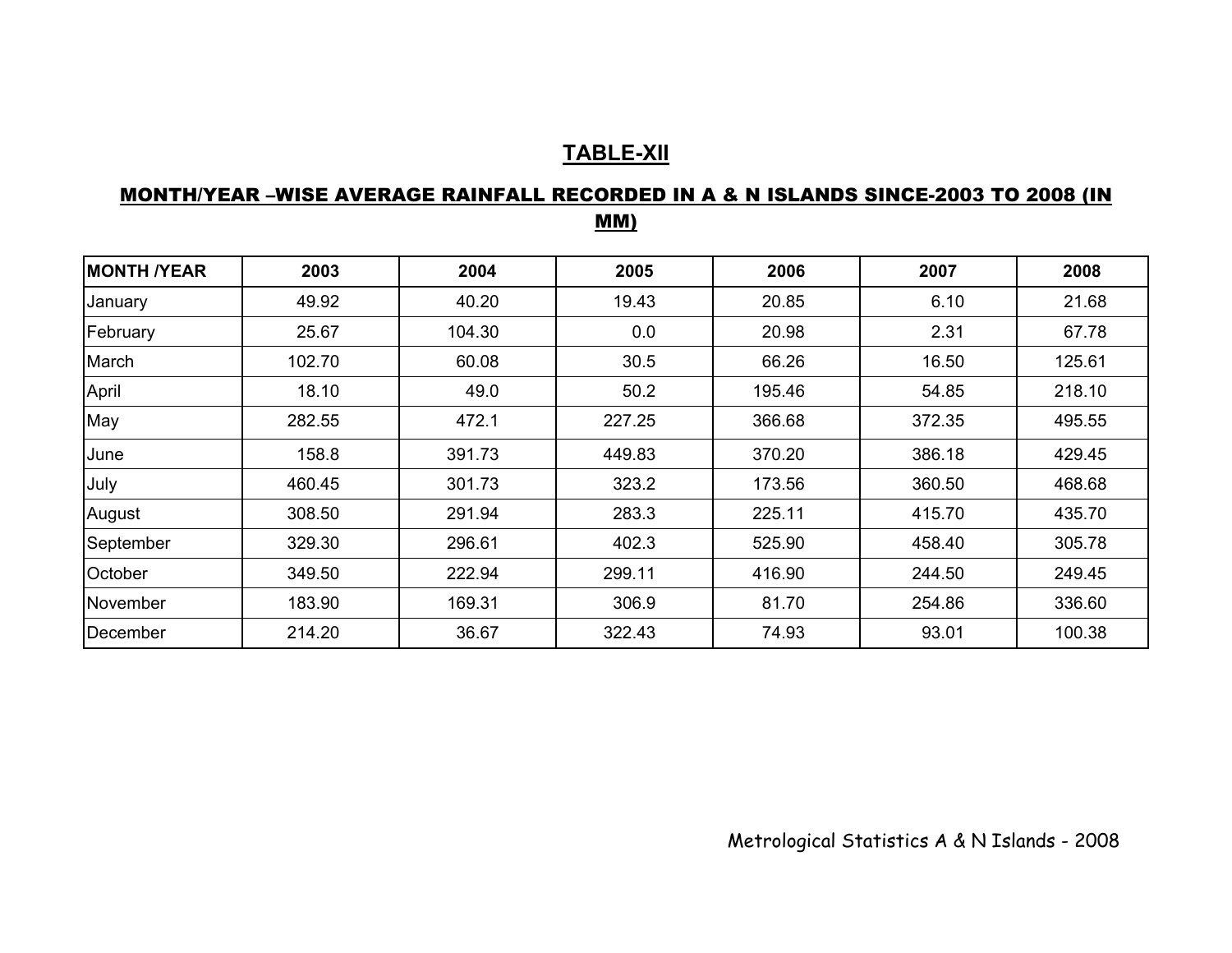#### **Table- XIII**

#### NO. OF RAINY DAYS IN DIFFERENT DISTRICT & STATION DURING 2008

| District &              | <b>North &amp; Middle Andaman District</b> |                    |                   | <b>South Andaman District</b> | <b>Nicobar District</b> |                 |
|-------------------------|--------------------------------------------|--------------------|-------------------|-------------------------------|-------------------------|-----------------|
| station<br><b>Month</b> | Mayabunder                                 | <b>Long Island</b> | <b>Port Blair</b> | <b>Hut Bay</b>                | <b>Car Nicobar</b>      | <b>Nancowry</b> |
| January                 | 0                                          | 02                 | 01                | 01                            | 02                      | 07              |
| February                | 04                                         | 03                 | 04                | 05                            | 04                      | 0               |
| March                   | 05                                         | 05                 | 08                | 07                            | 09                      | 11              |
| April                   | 06                                         | 07                 | 10 <sup>°</sup>   | 11                            | 18                      | 11              |
| May                     | 17                                         | 17                 | 22                | 18                            | 12                      | 09              |
| June                    | 20                                         | 20                 | 16                | 17                            | 15                      | 14              |
| July                    | 23                                         | 27                 | 26                | 25                            | 16                      | 13              |
| August                  | 22                                         | 24                 | 23                | 17                            | 12                      | 11              |
| September               | 16                                         | 19                 | 19                | 14                            | 11                      | 07              |
| October                 | 11                                         | 12                 | 15                | 12                            | 17                      | 09              |
| November                | 08                                         | 16                 | 14                | 13                            | 20                      | 16              |
| December                | 0                                          | 02                 | 0                 | 03                            | 08                      | 09              |
| <b>Total</b>            | 132                                        | 154                | 158               | 143                           | 144                     | 117             |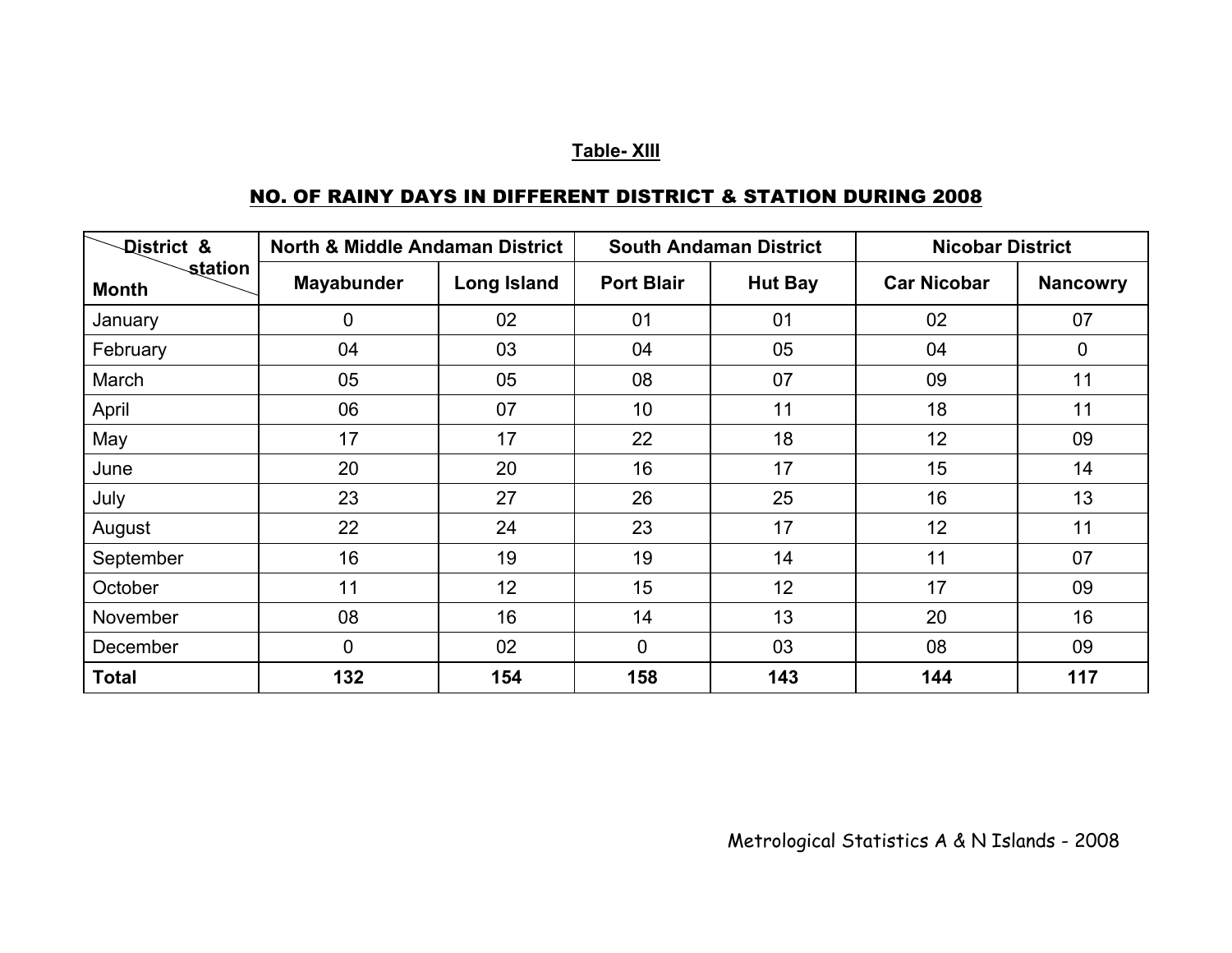#### **TABLE NO. XIV**

## COMPARATIVE STATEMENT SHOWING AVERAGE (TOTAL) RAINFALL OF A & N ISLANDS (IN MM) AND VARIATION IN % CORRESPONDING TO 2007 MONTHLY/CUMULATIVE RAINFALL

|                  | 2007                              |                                      |                                   | 2008                                 | <b>VARIATION IN %</b>                                                  | <b>VARIATION IN %</b>                                                                       |
|------------------|-----------------------------------|--------------------------------------|-----------------------------------|--------------------------------------|------------------------------------------------------------------------|---------------------------------------------------------------------------------------------|
| <b>MONTH</b>     | <b>MONTHLY</b><br><b>RAINFALL</b> | <b>CUMULATIVE</b><br><b>RAINFALL</b> | <b>MONTHLY</b><br><b>RAINFALL</b> | <b>CUMULATIVE</b><br><b>RAINFALL</b> | <b>OVER</b><br><b>CORRESPONDING</b><br><b>MONTHLY RAINFALL</b><br>2007 | <b>OVER</b><br><b>CORRESPONDING</b><br><b>CUMULATIVE</b><br><b>MONTHLY RAINFALL</b><br>2007 |
| <b>JANUARY</b>   | 6.1                               | 6.1                                  | 21.7                              | 21.7                                 | $(+)$ 255.7                                                            | $(+)$ 255.7                                                                                 |
| <b>FEBRUARY</b>  | 2.3                               | 8.4                                  | 67.8                              | 89.5                                 | $(+) 2847.8$                                                           | $(+)$ 965.5                                                                                 |
| <b>MARCH</b>     | 16.5                              | 24.9                                 | 125.6                             | 215.1                                | $(+)$ 661.2                                                            | $(+) 763.9$                                                                                 |
| <b>APRIL</b>     | 54.9                              | 79.8                                 | 218.1                             | 433.2                                | $(+)$ 297.3                                                            | (+) 442.9                                                                                   |
| <b>MAY</b>       | 372.4                             | 452.2                                | 495.6                             | 928.8                                | $(+)$ 33.1                                                             | $(+)$ 105.4                                                                                 |
| <b>JUNE</b>      | 386.2                             | 838.4                                | 429.5                             | 1358.3                               | $(+)$ 11.2                                                             | $(+)$ 62.0                                                                                  |
| <b>JULY</b>      | 360.5                             | 1198.9                               | 468.7                             | 1827.0                               | $(+)30.0$                                                              | $(+)$ 52.4                                                                                  |
| <b>AUGUST</b>    | 415.7                             | 1614.6                               | 435.7                             | 2262.7                               | $(+)$ 4.8                                                              | $(+)$ 40.1                                                                                  |
| <b>SEPTEMBER</b> | 458.4                             | 2073.0                               | 305.8                             | 2568.5                               | $(-)33.3$                                                              | $(+)$ 23.9                                                                                  |
| <b>OCTOBER</b>   | 244.5                             | 2317.5                               | 249.5                             | 2818.0                               | $(+)$ 2.0                                                              | $(+)$ 21.6                                                                                  |
| <b>NOVEMBER</b>  | 254.9                             | 2572.4                               | 336.6                             | 3154.6                               | $(+)$ 32.1                                                             | $(+)$ 22.6                                                                                  |
| <b>DECEMBER</b>  | 93.0                              | 2665.4                               | 100.4                             | 3255.0                               | $(+) 8.0$                                                              | $(+)$ 22.1                                                                                  |